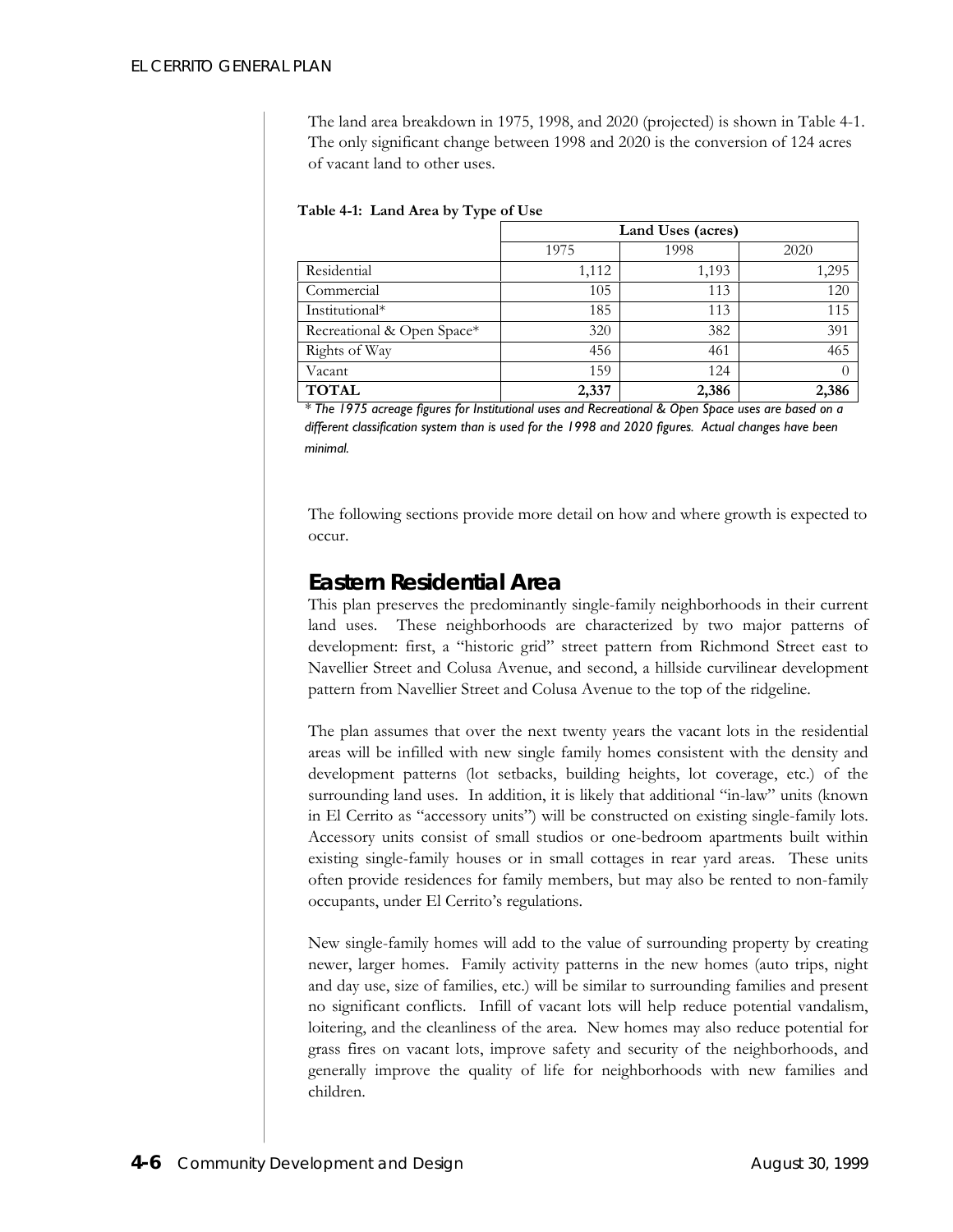# *Ohlone Greenway Residential Area*

The Ohlone Greenway Residential Area currently consists of a mixture of singleand multifamily residential development extending west from Richmond Street in and around the BART tracks to Kearney Street in the central and southern portions of the City. Higher intensity development generally occurs on the blocks closer to the BART tracks and San Pablo Avenue. A preponderance of single-family homes occurs on the blocks to the east from Liberty Street to Richmond Avenue.

This plan assumes that some of the existing older apartment buildings and singlefamily homes will be redeveloped with higher-density residential uses. In particular, older buildings in poor condition closer to San Pablo Avenue are the most likely candidates for replacement. Older "stucco box" apartment buildings will be replaced with more up-to-date and better quality apartments and condominiums. Higher-density apartments and condominiums will most likely replace some older single-family buildings, currently surrounded by apartments.

New buildings will be designed to meet contemporary development standards (setbacks, open space and yards, building heights, onsite parking spaces, etc.) and are expected to be of higher-quality design than current structures in the area. Building ornamentation and landscaping should be sufficiently detailed as to make the property attractive from the sidewalk as well as the street. Building design should maintain the visual rhythm of the street edge, avoiding abrupt changes in scale and setbacks except where the presence of important public buildings (e.g., churches, civic buildings, new library) would warrant.

A major concern of the residential land use pattern in the Ohlone Greenway Residential Area is high levels of noise due to proximity of the BART tracks and San Pablo Avenue. New construction standards and development requirements are expected to mitigate interior noise levels by incorporating required sound barriers such as double-paned windows, wall insulation, and building orientation. However, noise from BART and traffic on San Pablo Avenue will affect users of yards and patios.

New, higher intensity residential development will be compatible with surrounding residential uses in those blocks west of Liberty Street, where existing multifamily buildings presently exist. Land uses east of Liberty Street are generally single-family homes, and the Plan assumes that the design, style, and type of residential construction of any new development in the area will be similar to established development.

### *Del Norte BART Station Area*

The Del Norte BART station area consists of the commercial areas along San Pablo Avenue adjacent to the El Cerrito Del Norte BART station north of Potrero Avenue and west of Key Boulevard. Currently this area consists of predominantly lower-intensity commercial uses, including "big box" retail establishments, fast-food restaurants, car sales, and two motels. The area contains the new mixed-use Del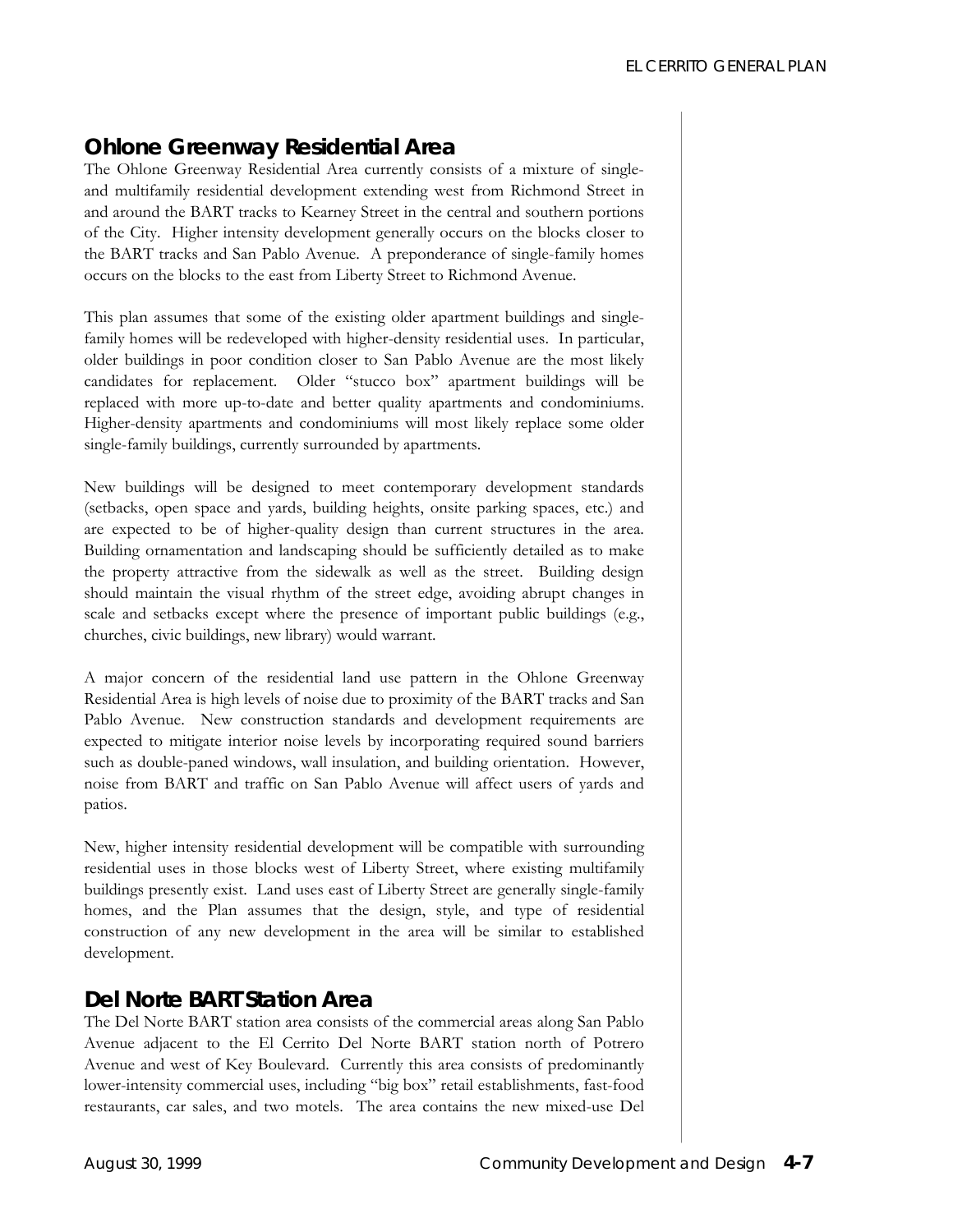Norte Place development, which includes high-density residential units, built above ground-floor retail uses. A number of lots and buildings in the area are currently vacant or underutilized. It is assumed that over the next 20 years, these lots will be developed with a higher-intensity use.

This plan assumes the development of current vacant and underused lots with a mix of residential units and offices with ground-floor commercial uses. It also assumes that new development will consist of mixed-use buildings on lots adjacent to San Pablo Avenue. Lower-density housing (townhouses, maximum three-story walkups) may replace a portion of the BART parking lots along Key Boulevard. The plan assumes that the retail uses will provide restaurants and services to both offices and residents, as well as to surrounding residential neighborhoods.

Noise impacts to interior spaces from San Pablo and the BART tracks will be mitigated with double-paned windows and appropriate sound insulation. The mixed-use development will provide a more transit oriented development pattern and create a more pedestrian friendly environment. The greater mix of uses will also help support the retail activity in the area. This scenario will help reduce overall auto use and encourage transit use.

## *El Cerrito Plaza Area*

The El Cerrito Plaza area consists of El Cerrito Plaza, El Cerrito Plaza BART property, and the area along both sides of San Pablo Avenue to just north of Central Avenue. The existing land uses include an underused and outdated community shopping center and BART parking lots. The existing shopping center layout and design sets retail stores back from San Pablo Avenue within a large surface parking lot. Some of the existing stores are vacant, the most notable vacancy being the one large department store at the Plaza, the former Emporium building.

This General Plan encourages the development of a more balanced, mixed-use development at the Plaza and the surrounding area. Both retail and office uses will be encouraged in this area, most likely with retail on the ground floor. The plan does not preclude housing uses as part of a mix of uses in this area. This overall approach is compatible with surrounding land uses in the area. A mixed-use development pattern will support use of the BART transit system and reduce reliance on auto trips by local residents. The many different users will contribute to a lively and active street life during weekdays, evenings, and weekends.

# *San Pablo Avenue Between the Del Norte BART Station Area and El Cerrito Plaza Area*

The area between the two BART station areas contains a mix of land uses including housing, office, retail, and more traditional industrial uses (lumberyard and a sheet metal plant). The development pattern is varied and includes auto-oriented "strip development," several mixed-use office/retail centers, and limited housing. Many of the lots are small with retail stores that lack adequate onsite parking. Some of the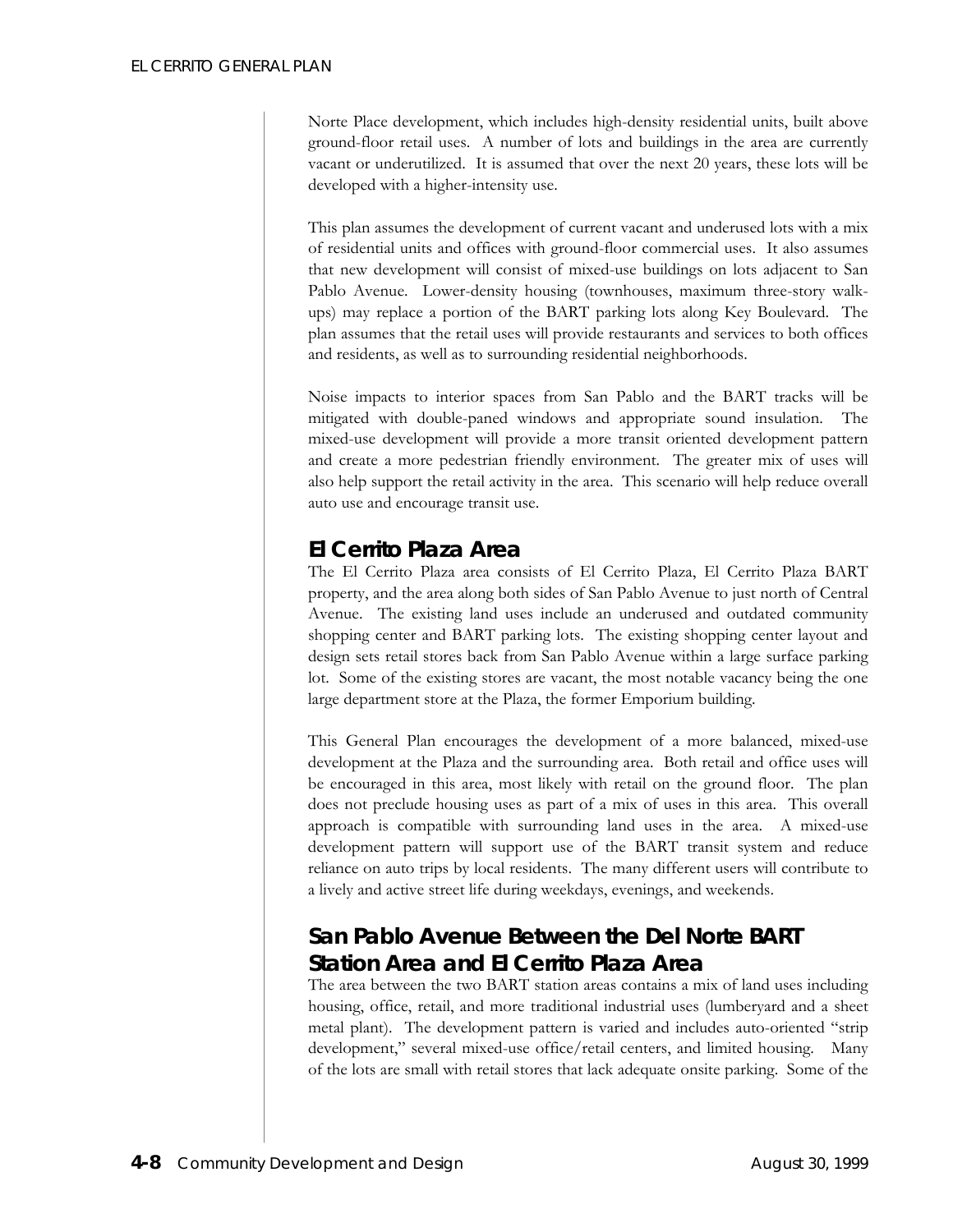older retail store buildings are in very poor condition or vacant. Much of the area on the west side of San Pablo Avenue is within the Richmond city limits.

This plan assumes a mix of retail, office, and housing uses along San Pablo Avenue. This mix will include new retail, housing, and mixed-use developments (housing with ground-floor retail uses). The commercial development pattern will accommodate a range of retail types and services, including additional "big-box" uses (to the extent adequate sites can be assembled) as well as community and neighborhood uses.

Opportunities also exist for creating a more intense mixed-use development pattern at the major cross-streets (Fairmount Avenue, Stockton Avenue, Moeser Lane, and Manila Avenue). In particular, the "Midtown" area, extending from south of Moeser Lane to north of Manila Avenue, provides a significant re-use opportunity as obsolete buildings are vacated and either rehabilitated or replaced. The range and variety of activity will create the most variation in activity during the day, night, and weekends. Auto traffic and pedestrian movements will be more balanced throughout the day and week. Noise levels from the street will be mitigated with construction and design techniques.

### *Residential Areas West of San Pablo Avenue*

This plan assumes that the two residential neighborhoods west of San Pablo Avenue will have no major land use changes. West El Cerrito (the neighborhood west of Highway 80) will be maintained as a predominantly single-family residential neighborhood. A few individual single-family homes may be constructed on vacant lots in the area. All new homes will be compatible with the neighborhood.

In the area near Central Avenue, this plan will allow for a small increase in residential units over time as older single-family houses are replaced by new multifamily structures (duplex, three- and four-unit apartments, condos, and townhouses). All new development will conform to local development standards and design and development review requirements. In most cases, the plan assumes that new construction will be better designed, providing for more amenities than the structures being replaced.

## **C. Land Use Categories**

The general type and location of land uses in the City of El Cerrito for the next 20 years are shown in Figure 5, Land Use and Circulation. Definitions for each land use type or category are provided below. The allowable densities and intensities of development for all land use categories are described in the final section before the Goals and Policies. The Land Use and Circulation map will be amended in the event that the City makes changes to the designations of any land areas, or the routes or classifications of circulation facilities.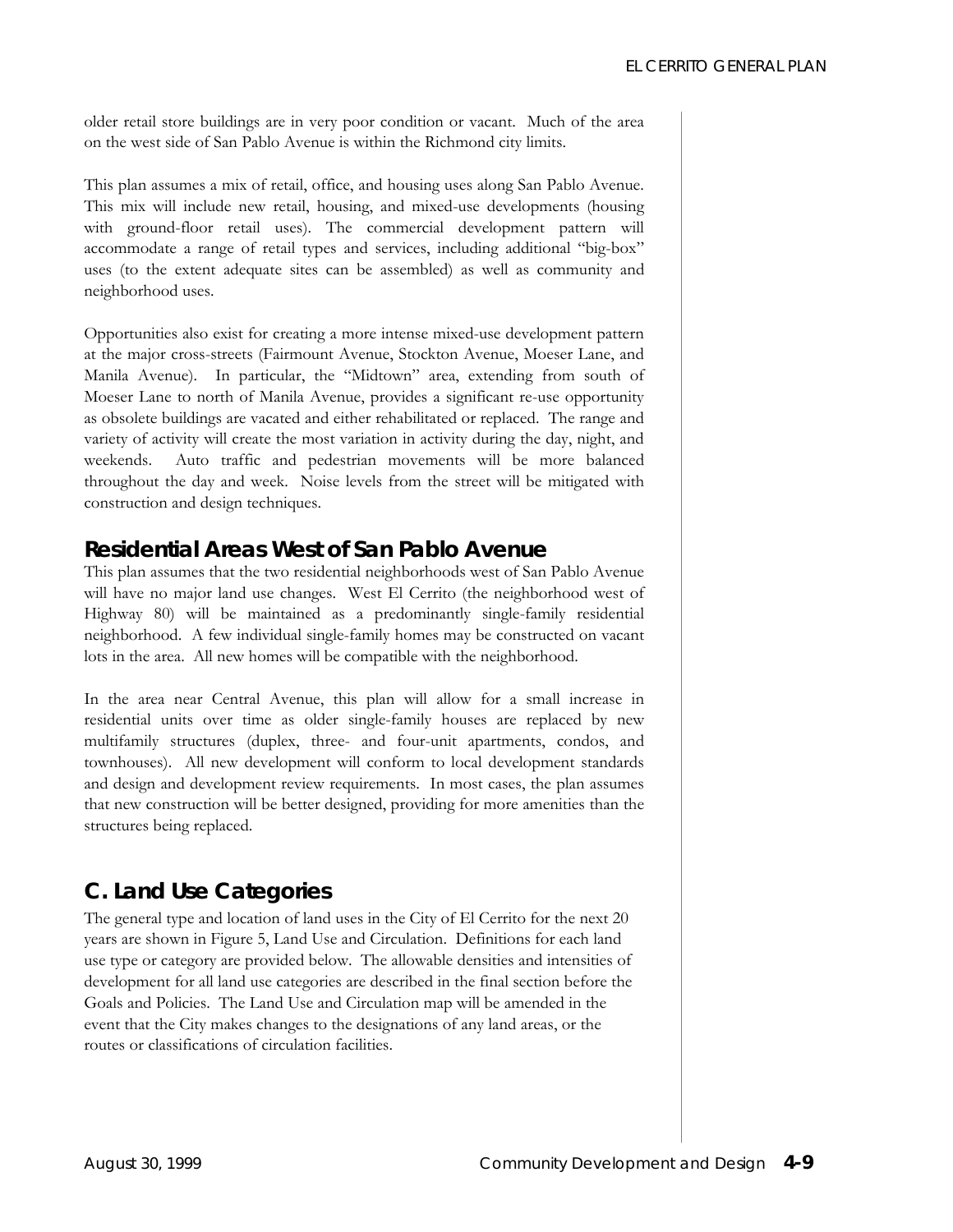### *Residential*

Residential land uses are areas suitable for dwellings. Residential land uses are divided into five subcategories based on dwelling unit density expressed as the number of allowable residential units on each "net" acre of land ("net acres" is the total site area less the area devoted to public streets). Planned Unit Development (PUD) communities, which allow for clustering of both detached and attached homes, can be incorporated into all residential categories if the overall development design is compatible with adjoining residential areas and the overall goals and objectives of the General Plan are accomplished. All residential areas allow for private uses such as parks, playgrounds, churches, day-care centers (both for children and the elderly), open spaces and home occupations, with appropriate zoning permits. The addition of accessory units on single-family lots is allowed in single-family zones.

### **Very Low Density (Up to 6 dwelling units/net acre)**

The Very Low Density category of residential land uses is intended for single-family, residential units on large lots. Typically the Very Low Density category is to protect sensitive hillside areas from extensive development and to protect against hazards related to earthquakes, unstable terrain, and wild fires. In addition, Very Low Density land uses are also intended to protect sensitive environmental areas and features, and provide sites for larger, distinctive residences.

### **Low Density (7 to 9 dwelling units/net acre)**

The Low Density category of residential land uses is intended to promote and protect single-family neighborhoods.

### **Medium Density (10 to 20 dwelling units/net acre)**

The Medium Density category of residential land use accommodates more intensive forms of residential development while still remaining compatible with surrounding land uses. This category is intended to provide greater housing choice in the City for different family sizes and incomes. Medium density residential uses are intended to be located closer to community and retail services, such as neighborhood shopping centers, parks and open spaces areas, and near minor and major collector streets where greater access can be provided. This land use category includes a number of housing development types including duplexes, townhouse projects, apartments, and small-lot, single-family residential designs.

### **High Density (21 to 35 dwelling units/net acre)**

The High Density residential land use category is intended to provide opportunities for multiple-family residential development in a well-designed environment. The range is intended to be located in areas where higher traffic volumes and buildings can be accommodated. These developments should be located outside of singlefamily residential communities, where services and transportation systems are adequate to serve the increased densities.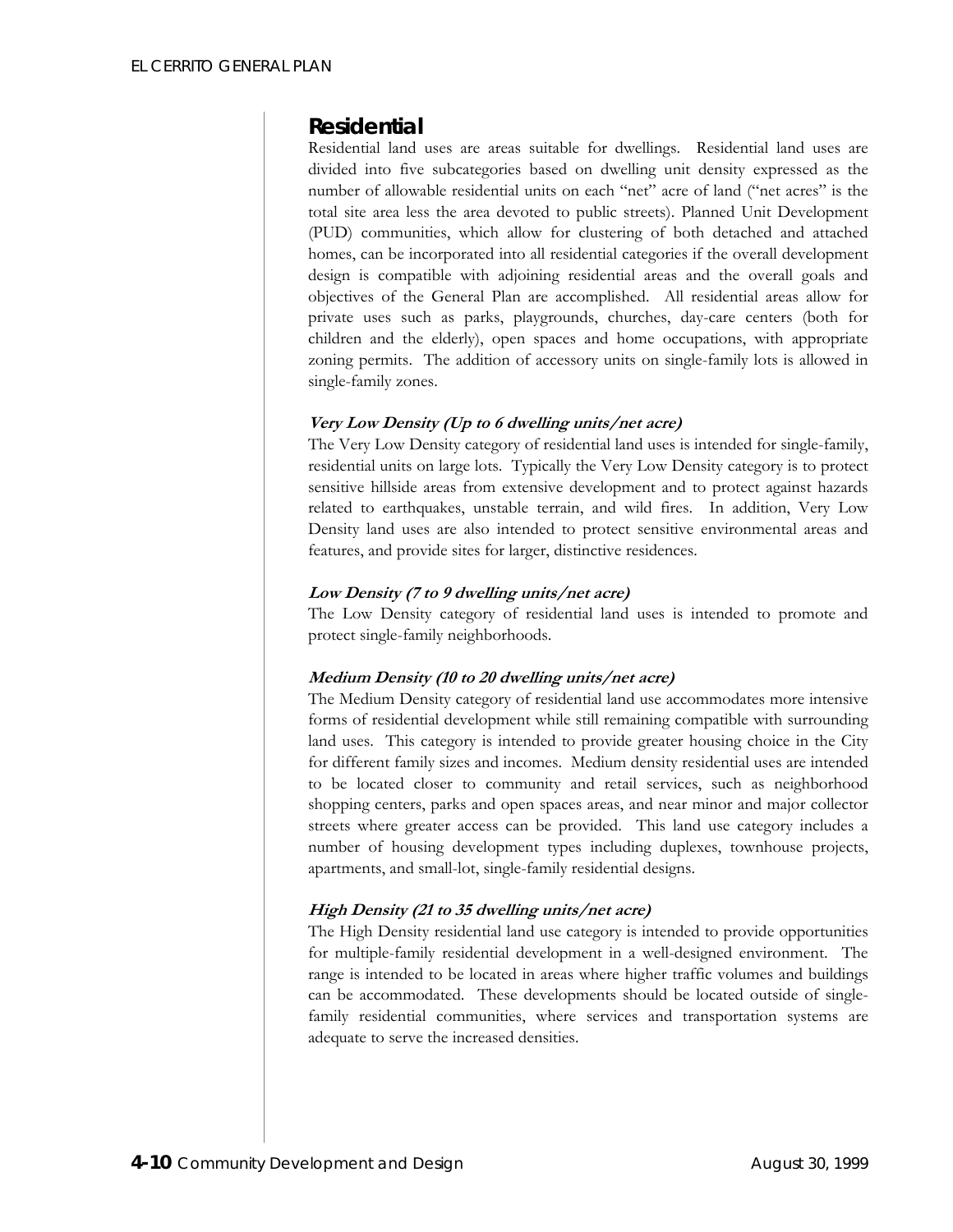### *Mixed-Use Commercial*

The Mixed-Use Commercial designation is intended primarily for all types of commercial uses and secondarily for residential uses or a combination of the two. The designation is intended to encourage ground floor, pedestrian friendly, retail sales and service uses with upper floors of office and residential uses. The Mixed-Use Commercial category applies to commercial activity ranging from neighborhood convenience stores to community shopping centers and regionally oriented specialty stores.

In addition to retail stores, the Mixed-Use Commercial designation is also intended to allow for residential and office uses, including administrative, professional, medical and dental offices, and "high-tech" research and development uses and laboratories. The Mixed-Use Commercial designation also allows for limited, smallscale specialty manufacturing uses, such as arts and crafts, woodworking, and assembly processes, when located on sites compatible with surrounding neighborhoods.

### *Parks and Open Space[\\*](#page-5-0)*

This designation is applied to public and privately owned lands used for lowintensity, open space activities, such as hiking, walking, or picnicking; environmentally sensitive lands and habitats; creeks; and City parks and recreation facilities.

### *Institutional and Utilities*

This designation is applied to public and privately owned lands used for activities such as private utilities (electrical, gas, water, and telecommunications), schools (both private and public), and other city, county, state or federal facilities. A major intent of this land use designation is to preserve and protect limited valuable resources, facilities and sites for possible future public use and to allow for careful consideration by the City Council of changes in land use when private institutional uses are no longer viable.

### *Development Densities and Intensities*

The density and intensity ranges for the above land use categories are as shown on Table 4-2. Residential and mixed-use projects shall comply with both the floor-area ratio (FAR) requirements and the density requirements, except that the FAR for

<span id="page-5-0"></span> <sup>\*</sup> In 1997, the City sold a site of approximately 2.76 acres between Moeser Lane and the PG & E transmission lines, near Seaview Avenue. The site was designated open space at the time of the sale. The buyer has stated an intention to subdivide the property for singlefamily lots. It is proposed through this General Plan to retain the open space designation of this property in contemplation of the property owner's application for a General Plan amendment as part of the owner's application package for subdivision approval. In this manner, the General Plan amendment for the property can be processed as part of development review for the subdivision thereby allowing for a clearer focus regarding development of this property.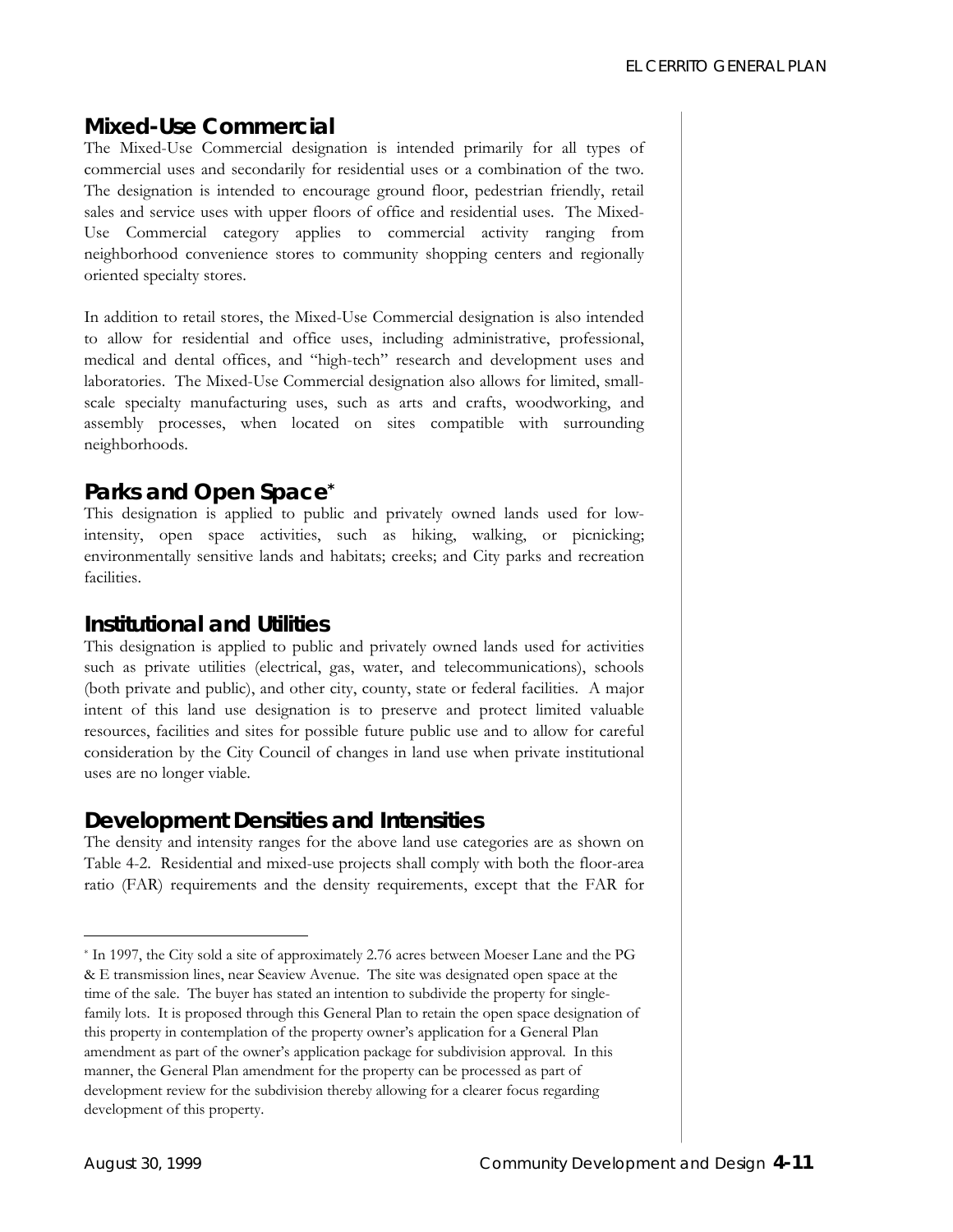projects built pursuant to state-mandated density bonuses may be increased beyond the city's allowable limits if necessary to accommodate the increased density.

State laws and guidelines for General Plans require that maximum building intensities be stated in the Land Use element. The adoption of a FAR – the total floor space of a building divided by the area of its site  $-$  is a common and acceptable way of meeting the requirement to define a maximum intensity. The FAR provides an outside measurement of how much building may be developed on a site; it does not provide any specifications about how tall a building is or otherwise how it is shaped or how it looks. Thus, the FAR does little to define the character of a building or the quality of buildings within a neighborhood.

Those tasks are left to other mechanisms that are more precise than the General Plan. To better regulate the quality and character of single buildings and groups of buildings, cities may specify various restrictions on height, bulk, coverage and setbacks of buildings, usually through the zoning ordinance. Another means of defining character is through adoption of a "form code" which may contain more definitive formulas of how buildings are shaped and how they relate to each other and to streets and open spaces. More qualitative standards addressing architectural style, materials, and other details are frequently set through a set of adopted design guidelines.

State-mandated density bonuses and city incentives may be used for the same project, but in no case should any combination of city incentives and statemandated density bonuses result in a density in excess of the maximum allowed under either program as shown in Table 4-2.

For purposes of interpreting Table 4-2, the following definitions apply:

- Density is the number of permanent residential dwelling units per total net acre of land in the development site.
- Floor area ratio (FAR) is the gross floor area, excluding the area devoted exclusively to parking, divided by the total net area of the development site.
- Incentives include density bonuses, FAR bonuses, and other benefits that the City may grant in return for special benefits provided by the development project to the City; density and FAR bonuses may only be given pursuant to the criteria contained in the City's zoning or other land use regulations.

In order to convert density expressed in units per acre to density expressed in persons per acre, multiply by 2.32, the 1998 estimate by the California Department of Finance for the average number of persons per household in El Cerrito.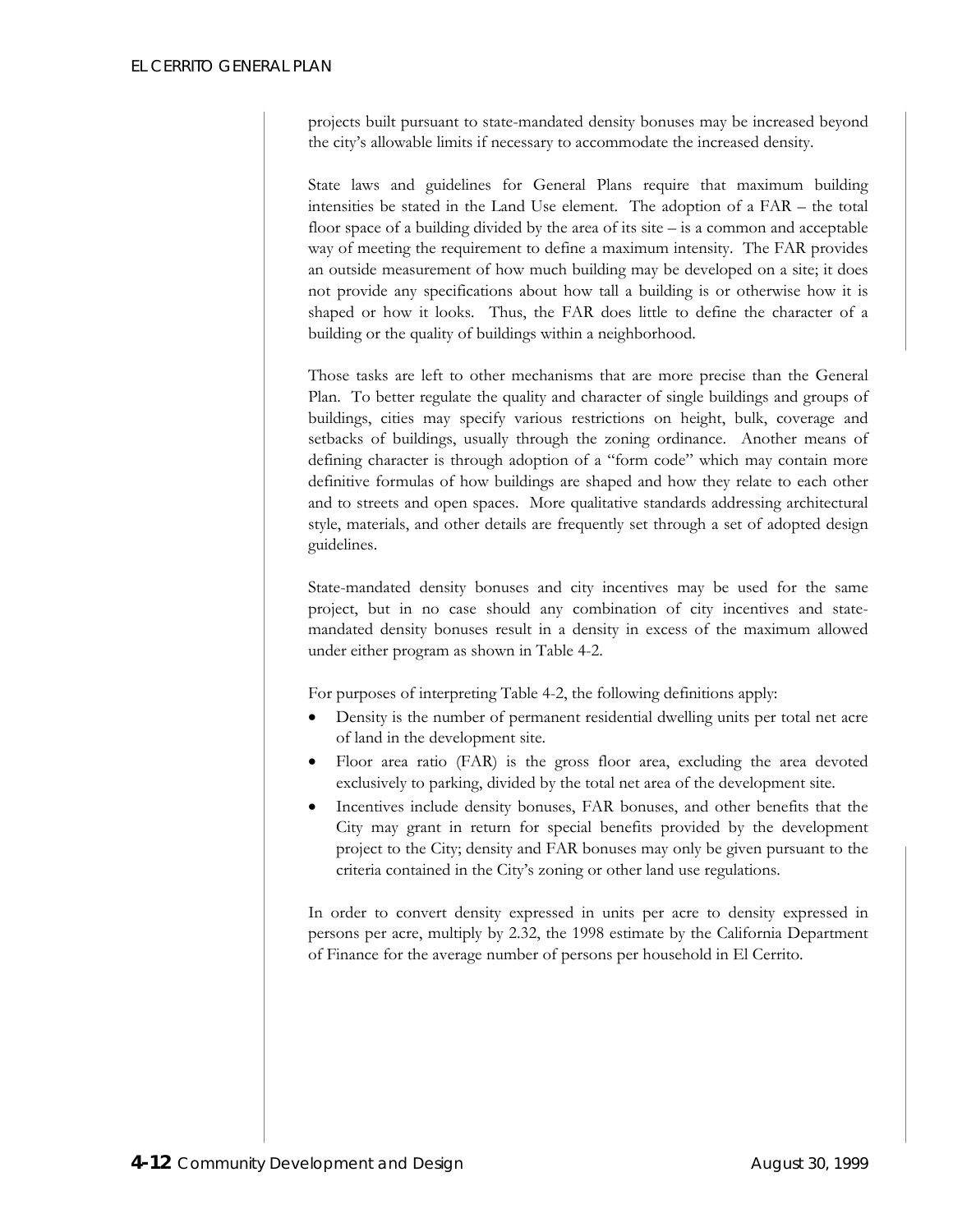|                      | Density (du/acre)   |                   | Intensity (FAR) |                     |                   |
|----------------------|---------------------|-------------------|-----------------|---------------------|-------------------|
|                      | <b>Normal Range</b> | With City         | With State-     | <b>Normal Range</b> | With City         |
|                      |                     | <b>Incentives</b> | Mandated        |                     | <b>Incentives</b> |
|                      |                     |                   | Density         |                     |                   |
|                      |                     |                   | <b>Bonuses</b>  |                     |                   |
| Residential          |                     |                   |                 |                     |                   |
| Very Low Density     | Up to $6$           | NA                | Up to $7.5$     | NA.                 | NA.               |
| Low Density          | $7-10$              | <b>NA</b>         | $7 - 12.5$      | <b>NA</b>           | <b>NA</b>         |
| Medium Density       | $11 - 20$           | $11 - 25$         | $11 - 25$       | <b>NA</b>           | NA                |
| <b>High Density</b>  | $21 - 35$           | $21 - 45*$        | $21 - 45$       | NA                  | NA                |
| Mixed-Use            |                     |                   |                 |                     |                   |
| Commercial           |                     |                   |                 |                     |                   |
| General              | Up to $35$          | Up to $45*$       | Up to $45$      | Up to $2.0$         | Up to $3.0$       |
| Neighborhood         | Up to $20$          | Up to 25          | Up to 25        | Up to $1.0$         | <b>NA</b>         |
| Commercial           |                     |                   |                 |                     |                   |
| Parks and Open Space | NA                  | NA                | <b>NA</b>       | Up to $0.1$         | Up to $0.5$       |
|                      |                     |                   |                 |                     |                   |
| Institutional and    | <b>NA</b>           | NA                | NA              | Up to $1.0$         | Up to $2.0$       |
| <b>Utilities</b>     |                     |                   |                 |                     |                   |
|                      |                     |                   |                 |                     |                   |

**Table 4-2: Density and Intensity Ranges** 

\**Within the High Density Residential and Mixed-Use Commercial land use categories, up to 70 dwelling units*  per acre may be allowed through a city density-bonus incentive program for housing for elderly and *handicapped persons where there is a commitment to provide services such as congregate care, onsite counseling, or medical services for residents.* 

The City has an incentives program in place (Zoning Ordinance Chapter 19.32, adopted 1977, amended 1997). Under the program, development incentives may be granted for a project where the incentives will promote closer adherence to City objectives. Incentives may include increased density reduced parking, greater building height, or other deviations from regular zoning standards. In exchange for such incentives, the City will require desirable features, such as exceptional design, creative design of off-street parking, enhancements to public amenities, environmental benefits such as creek restoration, and similar benefits to the community. The program most frequently has been used for minor density increases in projects ranging from 5 to 20 dwelling unites, never exceeding 40 units per acre. The program has allowed more substantial density increases for projects for the elderly and disabled, up to 76 units per acre. Some of those projects have also been granted increased height, reduced parking, and reduced setbacks. Appendix G is a tabulation of the results of applying the Incentives Program from 1983 through 1997.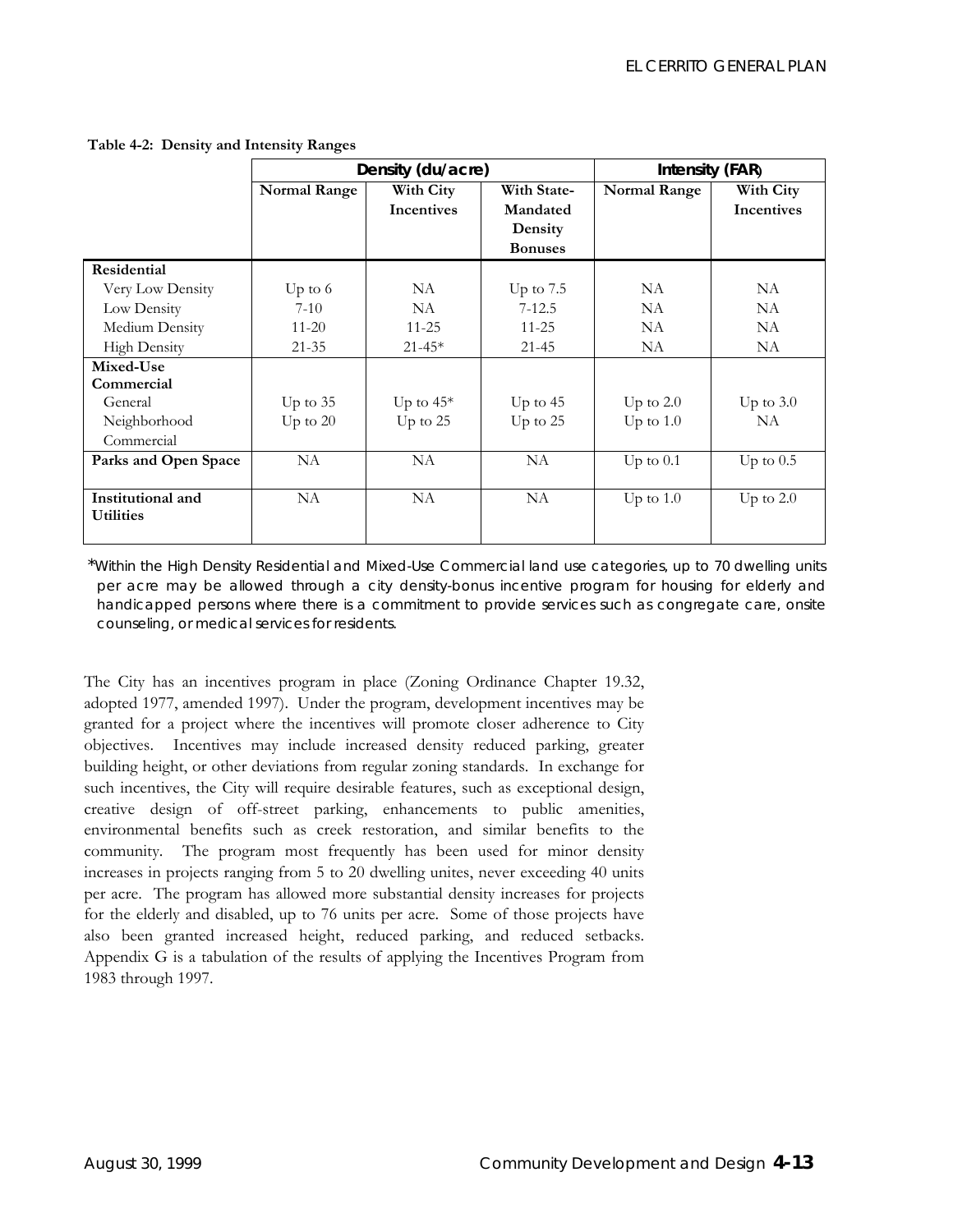# **D. Goals and Policies**

The Implementation Measures associated with each policy are described at the end of this chapter.

### **Goal LU1: A high-quality residential character within El Cerrito.**

| <b>Policies</b> |                                                                                                                                                                                                             | <b>Implementation Measures</b>                                                                                                                                                                                |
|-----------------|-------------------------------------------------------------------------------------------------------------------------------------------------------------------------------------------------------------|---------------------------------------------------------------------------------------------------------------------------------------------------------------------------------------------------------------|
| LU1.1           | Predominate Single-Family Use.<br>Ensure that the existing single-family<br>neighborhoods remain in predominately<br>single-family use, but including accessory<br>units, by prohibiting incompatible uses. | Development<br>Regulations (zoning)<br>General Plan<br>$\bullet$<br>Consistency Review                                                                                                                        |
| LU1.2           | Multifamily Neighborhoods. Ensure<br>that new development in multifamily<br>neighborhoods supports, rather than<br>detracts from the existing residential<br>character of the area.                         | Development<br>Regulations (zoning)<br>Development<br>Review<br>Design Guidelines<br><b>CEQA</b> Review                                                                                                       |
| LU1.3           | <b>Quality of Development.</b> Ensure that<br>all multifamily or mixed-use development<br>in residential areas addresses compatibility<br>and quality of life issues                                        | Development<br>$\bullet$<br>Regulations (zoning)<br>Development<br>$\bullet$<br>Review<br>Design Guidelines<br>(except existing<br>single-family)<br><b>CEQA</b> Review<br>General Plan<br>Consistency Review |
| LU1.4           | Intrusions into Residential Areas.<br>Eliminate, to the greatest extent possible,<br>intrusions into residential areas from<br>nonresidential areas, such as noise and<br>commercial traffic and parking.   | Development<br>٠<br>Regulations (zoning)<br><b>CEQA</b> Review                                                                                                                                                |
| LU1.5           | Suitable Housing. Promote suitably<br>located housing and services for all age<br>groups within the city.                                                                                                   | Development<br>Regulations (zoning)<br>Housing Program<br>Redevelopment<br>Program                                                                                                                            |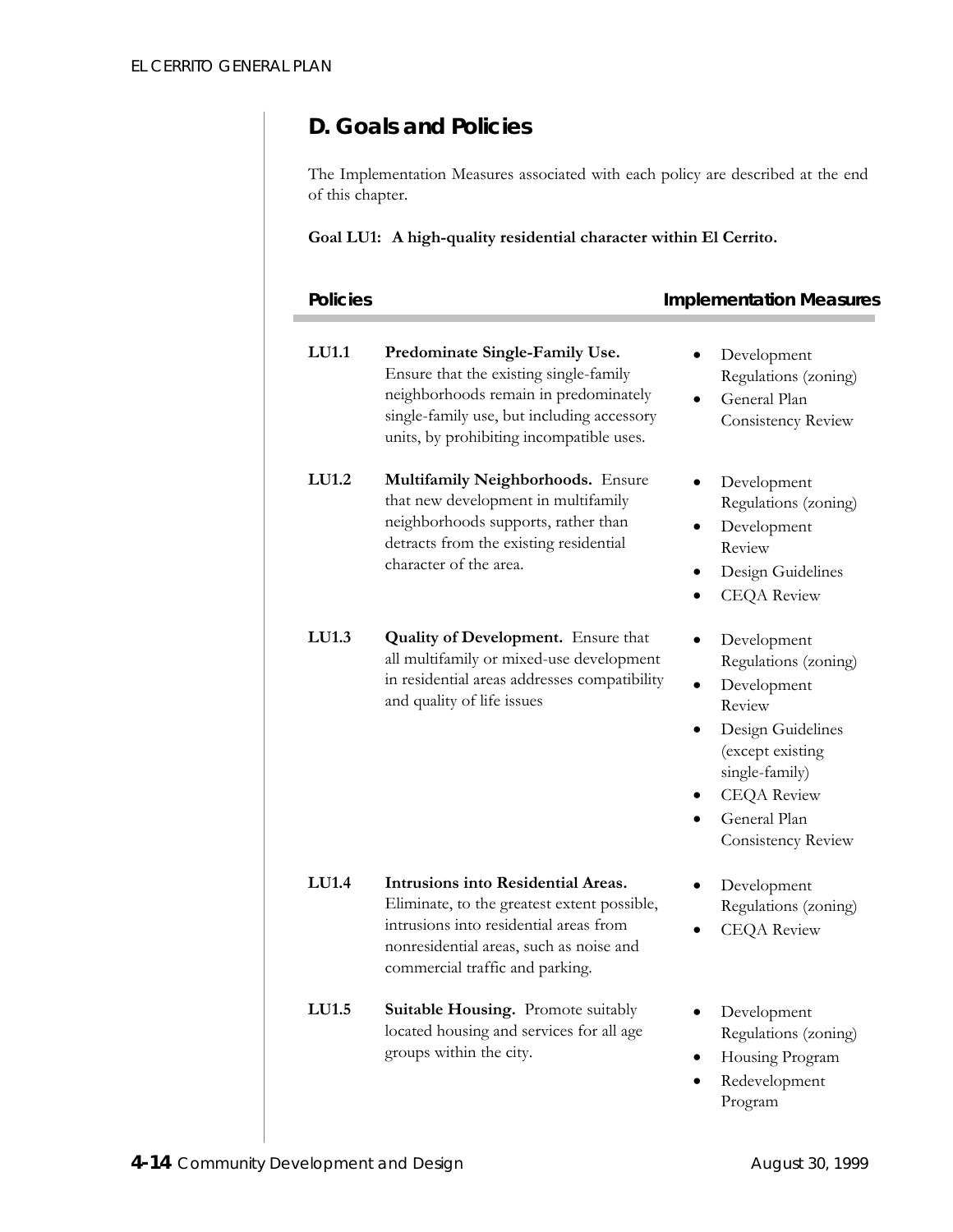- **LU1.6 Variety of Housing Types.** Encourage diverse housing types, such as live-work units, studio spaces, townhouses, cohousing, congregate care, and garden apartments.
- Development Regulations (zoning)
- Development Review
- Redevelopment Program
- Design Guidelines
- Housing Program
- Incentives Program
- Development Regulations (zoning)
- **LU1.7 Maximum Density.** Maintain the maximum multifamily density at 35 dwelling units per acre, except as otherwise provided in this Plan.
- **LU1.8 Neighborhood Maintenance.** Maintain the appearance of existing residential areas by discouraging paving of front yards and parkway strips, excessively wide curb cuts and driveways, and inappropriate fence materials in front yards.
- Development Regulations (zoning)

**Goal LU2: A land use pattern and mix of uses that contribute to the financial health and stability of the community.**

| <b>Policies</b> |                                                                                                                                    | <b>Implementation Measures</b>                                                                                                                |
|-----------------|------------------------------------------------------------------------------------------------------------------------------------|-----------------------------------------------------------------------------------------------------------------------------------------------|
| LU2.1           | San Pablo Avenue. Promote retail,<br>office, and mixed uses along San Pablo<br>Avenue to provide more tax revenues to<br>the city. | Development<br>$\bullet$<br>Regulations (zoning)<br>Redevelopment<br>$\bullet$<br>Program<br>Economic<br>$\bullet$<br>Development<br>Strategy |

• Design Guidelines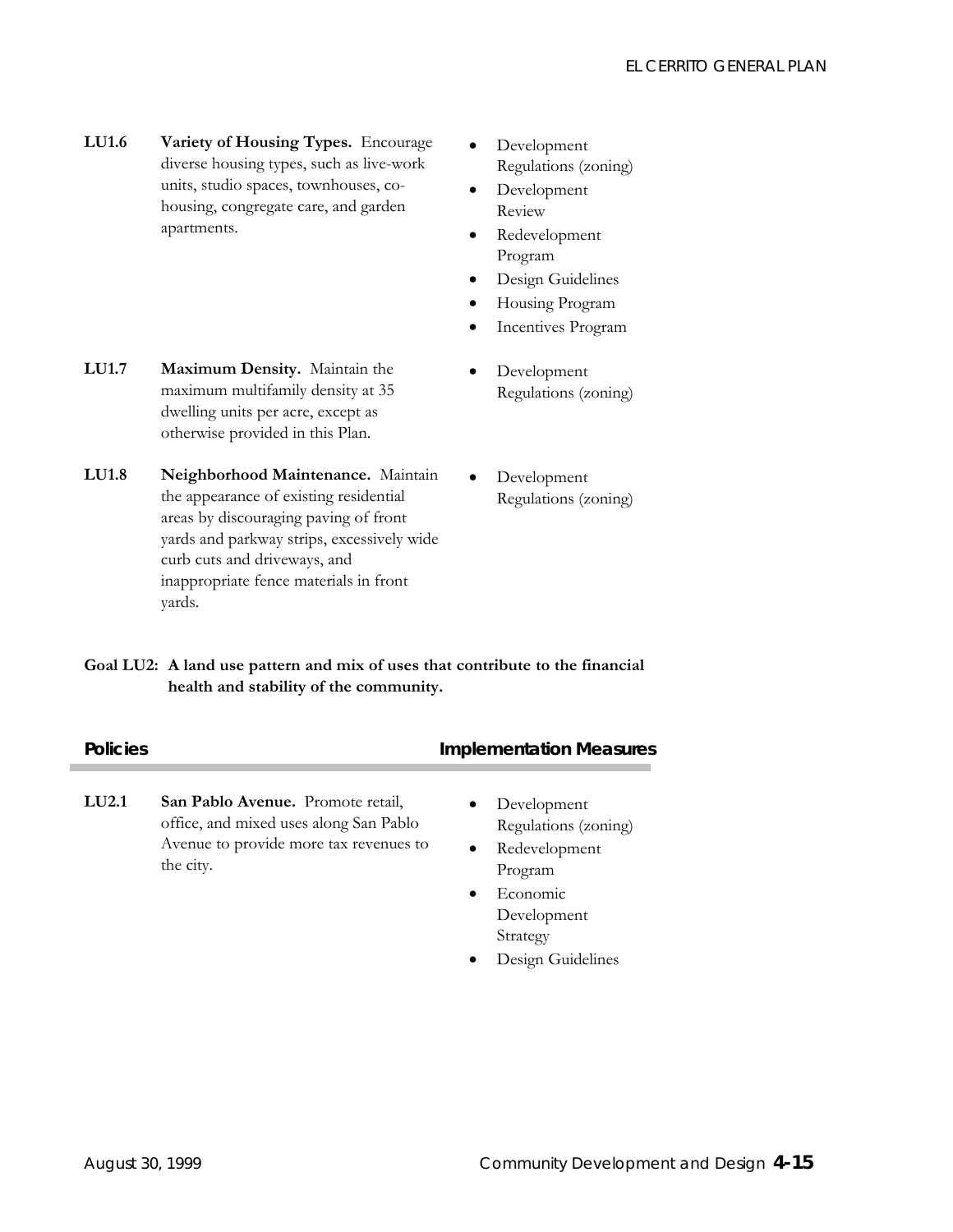| LU2.2             | <b>Commercial Diversification.</b> Maintain<br>a diversity of commercial land uses to<br>ensure stability during economic cycles<br>and enrich the lives of residents. The<br>maintenance of diversity includes<br>encouragement of small businesses, both<br>in terms of creation of new firms and<br>retention of existing ones. | Development<br>Regulations (zoning)<br>Redevelopment<br>Program<br>Economic<br>Development<br>Strategy                           |
|-------------------|------------------------------------------------------------------------------------------------------------------------------------------------------------------------------------------------------------------------------------------------------------------------------------------------------------------------------------|----------------------------------------------------------------------------------------------------------------------------------|
| LU2.3             | <b>Local Employment Opportunities.</b><br>Promote economic development that<br>offers local employment opportunities for<br>El Cerrito residents.                                                                                                                                                                                  | Development<br>Regulations (zoning)<br>Redevelopment<br>Program<br>Economic<br>Development<br>Strategy                           |
| LU <sub>2.4</sub> | Fiscal Impacts. Evaluate the fiscal<br>impact of projects as part of the<br>development review process to assure<br>that new development does not reduce<br>standards or unduly increase the burden<br>on existing residents.                                                                                                      | Development<br>Review<br><b>Public Facilities Fee</b><br>Traffic Impact Fee<br><b>Impact Fees</b><br>Fiscal Impact<br>Assessment |
| LU2.5             | Maximum FARS. Allow a maximum<br>floor-area-ratio of 2.0 in all commercial<br>areas except the neighborhood<br>commercial centers where the maximum<br>is 1.0 and except as otherwise provided in<br>this Plan.                                                                                                                    | Development<br>Regulations (zoning)                                                                                              |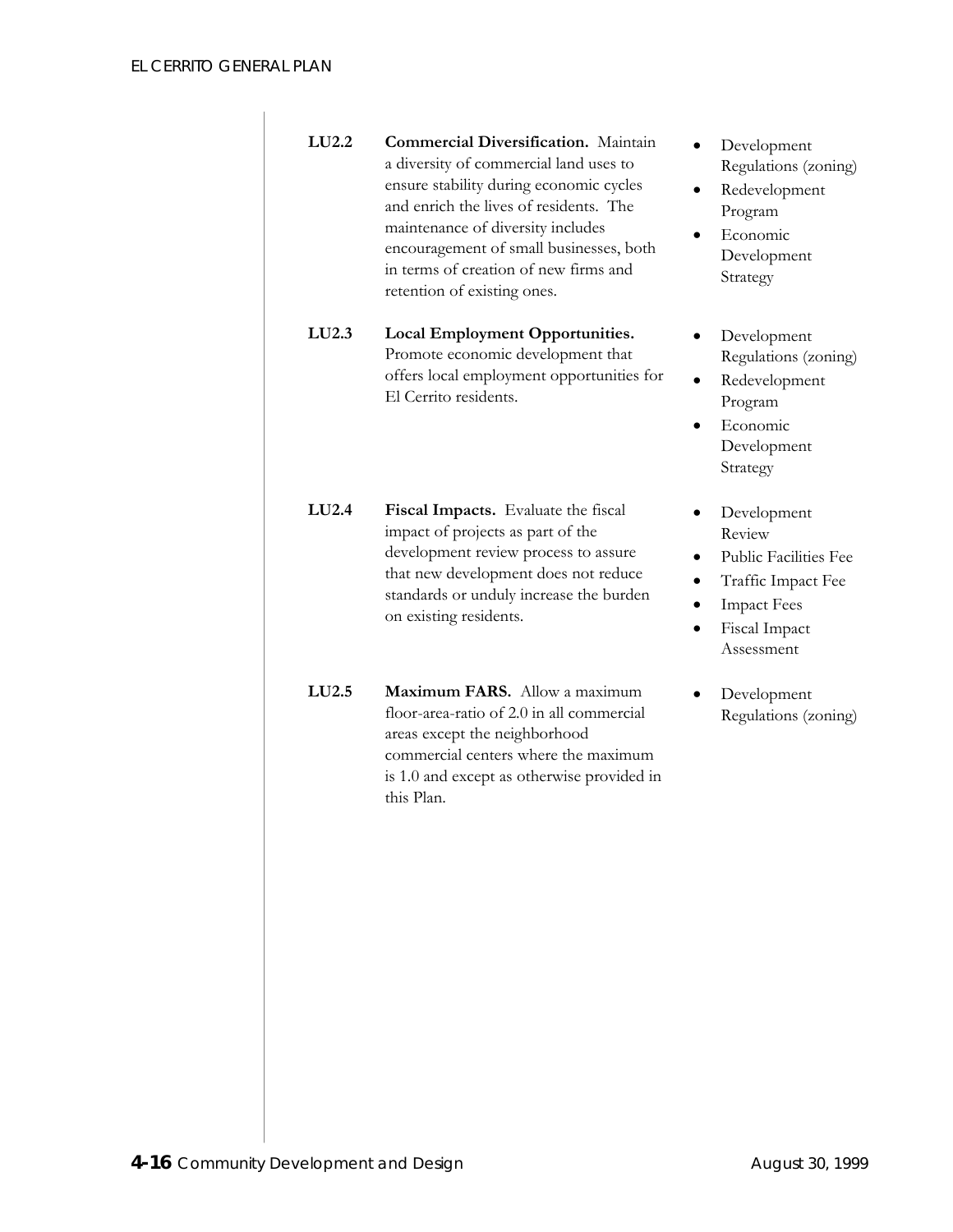### **Goal LU3: A development pattern that enhances a strong sense of community.**

| <b>Policies</b> |                                                                                                                                                                                                                   | <b>Implementation Measures</b>                                                                                                                                  |
|-----------------|-------------------------------------------------------------------------------------------------------------------------------------------------------------------------------------------------------------------|-----------------------------------------------------------------------------------------------------------------------------------------------------------------|
| LU3.1           | Commercial/Residential Interaction.<br>Encourage easy access to local businesses<br>as focal points for neighborhood social<br>interaction.                                                                       | Development<br>Regulations (zoning)<br>Design Guidelines<br>Development<br>$\bullet$<br>Review                                                                  |
| LU3.2           | <b>Midtown Center.</b> Promote the<br>organization of properties along San<br>Pablo Avenue from south of Moeser<br>Lane to north of Manila Avenue into a<br>"Midtown Center" which may include a<br>civic center. | Development<br>Regulations (zoning)<br>Specific Plans<br>Capital<br>$\bullet$<br>Improvements<br>Program<br>Redevelopment<br>Program<br>Economic<br>Development |

### **Goal LU4: A safe, attractive, and interesting community**

| <b>Policies</b> |                                                                                                                                                                                                                               | <b>Implementation Measures</b>                                                                                      |
|-----------------|-------------------------------------------------------------------------------------------------------------------------------------------------------------------------------------------------------------------------------|---------------------------------------------------------------------------------------------------------------------|
| LU4.1           | <b>Mixture of Uses.</b> Encourage a mix of<br>uses that promotes such community<br>values as convenience, economic vitality,<br>fiscal stability, public safety, a healthy<br>environment, and a pleasant quality of<br>life. | Development<br>Regulations (zoning)<br>Redevelopment<br>Program<br>Economic<br>$\bullet$<br>Development<br>Strategy |
| LU4.2           | Availability of Goods and Services.<br>Provide for economic development that<br>assures the availability and diversity of<br>resident-serving goods and services.                                                             | Development<br>Regulations (zoning)<br>Redevelopment<br>$\bullet$<br>Program                                        |

Strategy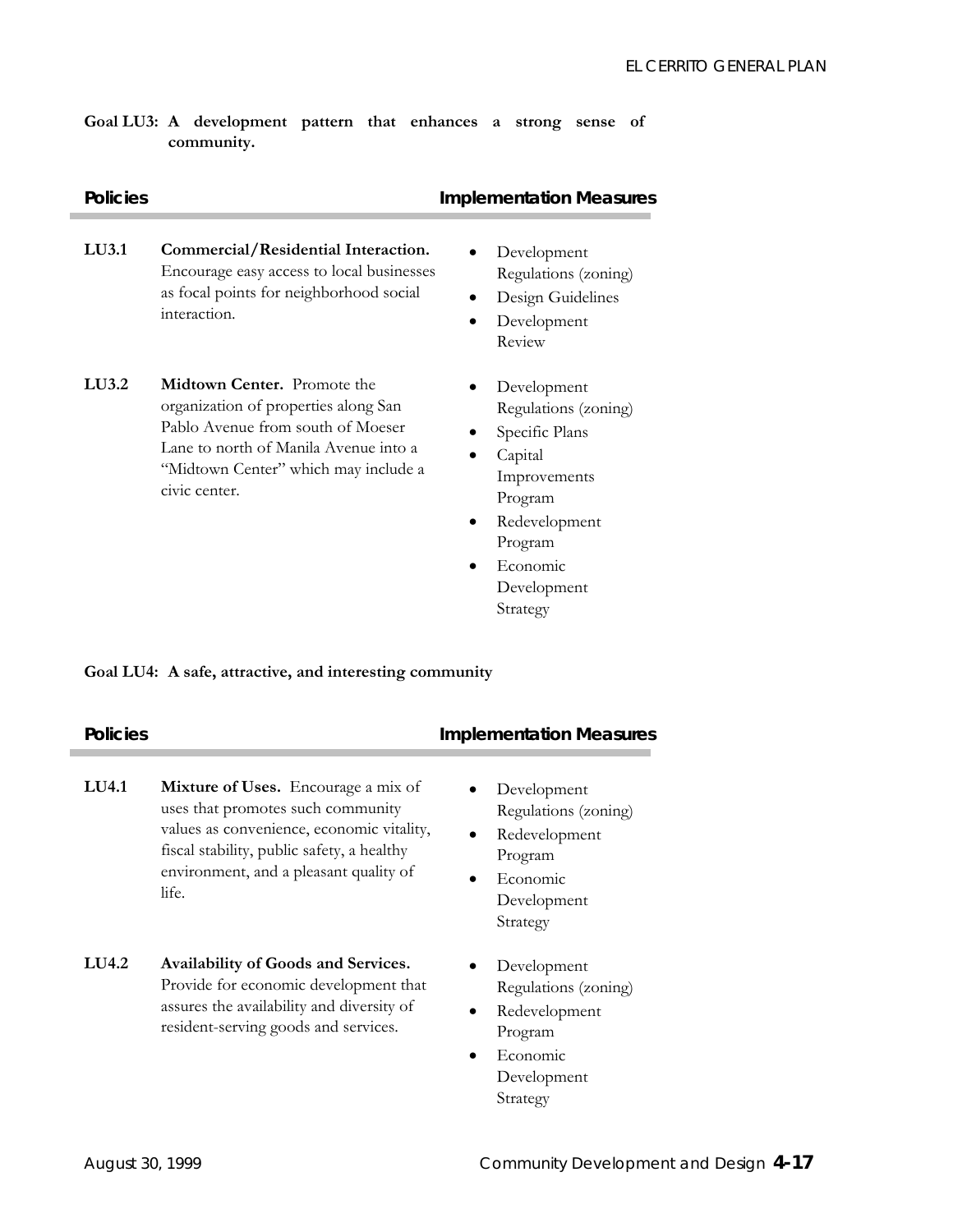| LU4.3               | Street Frontages. Encourage attractive<br>and accessible street frontages that<br>contribute to the retail vitality of all<br>commercial or mixed-use centers.                           | Development<br>Regulations (zoning)<br>Design Guidelines<br>Development<br>$\bullet$<br>Review                                                          |
|---------------------|------------------------------------------------------------------------------------------------------------------------------------------------------------------------------------------|---------------------------------------------------------------------------------------------------------------------------------------------------------|
| $LI$ <sub>4.4</sub> | <b>Amenities.</b> Ensure that new<br>development provides a high level of<br>amenity for users of the development,<br>and, wherever possible, includes<br>community-serving facilities.  | Development<br>Regulations (zoning)<br>Design Guidelines<br>Development<br>$\bullet$<br>Review<br>Redevelopment<br>Program<br>Development<br>Incentives |
| LU4.5               | <b>Quality of Development.</b> Ensure that<br>all development in nonresidential areas<br>addresses compatibility and quality of life<br>issues.                                          | Development<br>Regulations (zoning)<br>Design Guidelines<br>Development<br>٠<br>Review<br>General Plan<br>Consistency Review                            |
| LU4.6               | Crime Prevention. Encourage the use<br>of planning and design features that<br>promote crime prevention to make the<br>city safer and relieve the burden on law<br>enforcement services. | Development<br>Regulations (zoning)<br>Design Guidelines<br>Development<br>Review                                                                       |
|                     |                                                                                                                                                                                          |                                                                                                                                                         |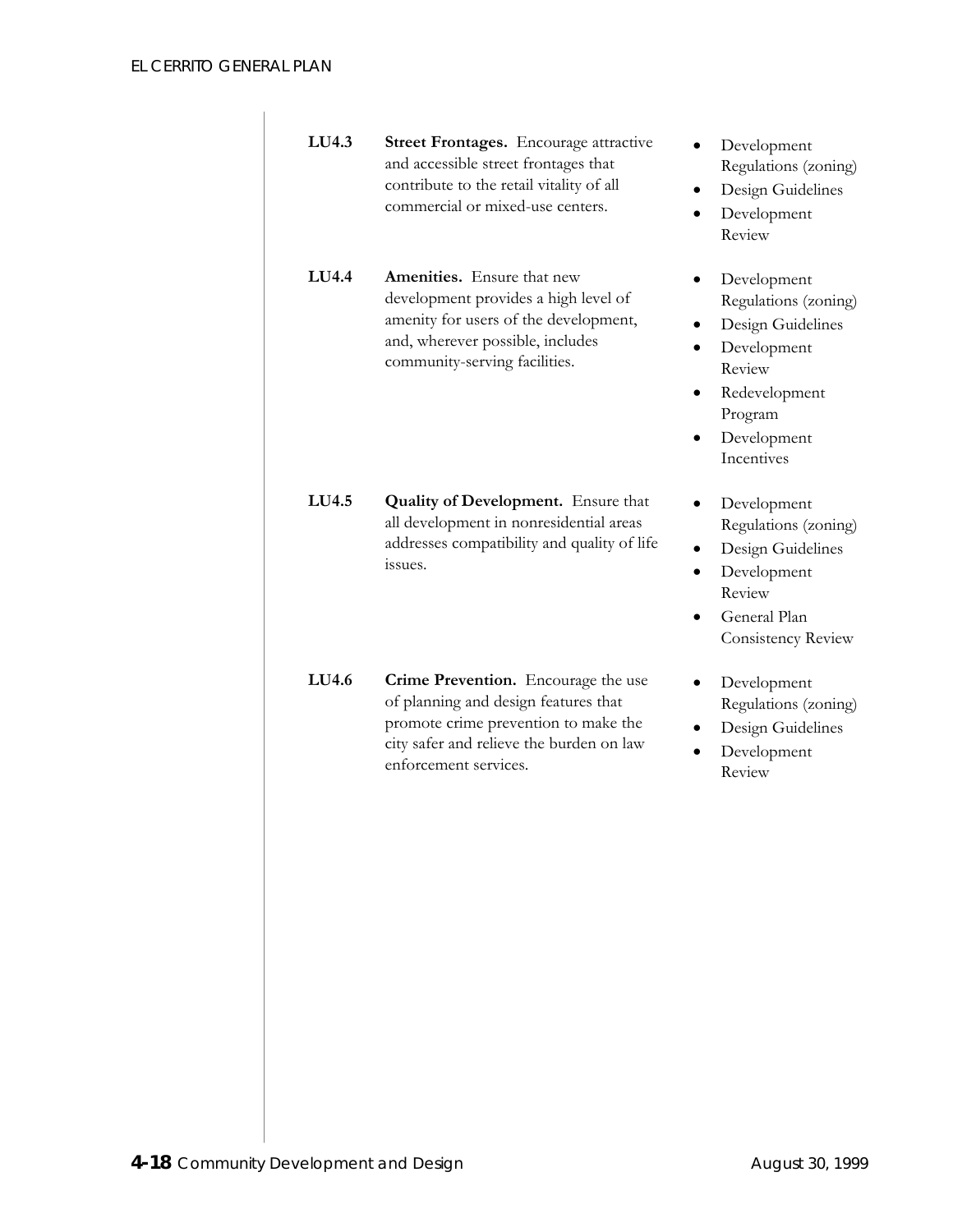**Goal LU5: A land use pattern and types of development that support alternatives for the movement of people, goods, and ideas.** 

| <b>Policies</b> |                                                                                                                                                                                                                                                                                                                                                                                    | <b>Implementation Measures</b>                                                                                          |  |
|-----------------|------------------------------------------------------------------------------------------------------------------------------------------------------------------------------------------------------------------------------------------------------------------------------------------------------------------------------------------------------------------------------------|-------------------------------------------------------------------------------------------------------------------------|--|
| LU5.1           | <b>BART Station Areas.</b> Encourage higher<br>densities and a mix of uses near the city's<br>two BART stations to take advantage of<br>the transit opportunities they provide.                                                                                                                                                                                                    | Development<br>Regulations (zoning)<br>Specific Plan<br>Redevelopment<br>Program                                        |  |
| LU5.2           | Mixed-Use Centers. Encourage mixed-<br>use centers along San Pablo Avenue -<br>including development along Fairmount<br>Avenue, Stockton Avenue and Moeser<br>Lane, between San Pablo Avenue and the<br>Ohlone Greenway – that provide the<br>opportunity for people to walk among<br>businesses, employment, and residences.                                                      | Development<br>Regulations (zoning)<br>Specific Plan<br>Redevelopment<br>Program<br>Economic<br>Development<br>Strategy |  |
| LU5.3           | Mixed-Use Projects. Encourage mixed<br>uses, especially offices or housing over<br>ground-floor retail uses, where<br>commercial uses are allowed.                                                                                                                                                                                                                                 | Development<br>Regulations (zoning)<br>Design Guidelines                                                                |  |
| LU5.4           | <b>Neighborhood Commercial Centers.</b><br>Support the maintenance and<br>revitalization of small commercial centers<br>within residential neighborhoods,<br>recognizing that they serve as valuable<br>community amenities. Where feasible,<br>intensification or limited expansion of the<br>three established locations, as displayed<br>on the Land Use Map, may be permitted. | Development<br>Regulations (zoning)<br>Economic<br>Development<br>Strategy                                              |  |
| LU5.5           | Pedestrians, Bicycles, and Access.<br>Ensure that business areas have adequate<br>pedestrian and bicycle facilities and<br>accessibility for persons with disabilities,                                                                                                                                                                                                            | Development<br>Regulations (zoning)<br>Development<br>Review                                                            |  |

and that easy connections to transit are

available wherever possible.

- Capital Improvements Program
- Design Guidelines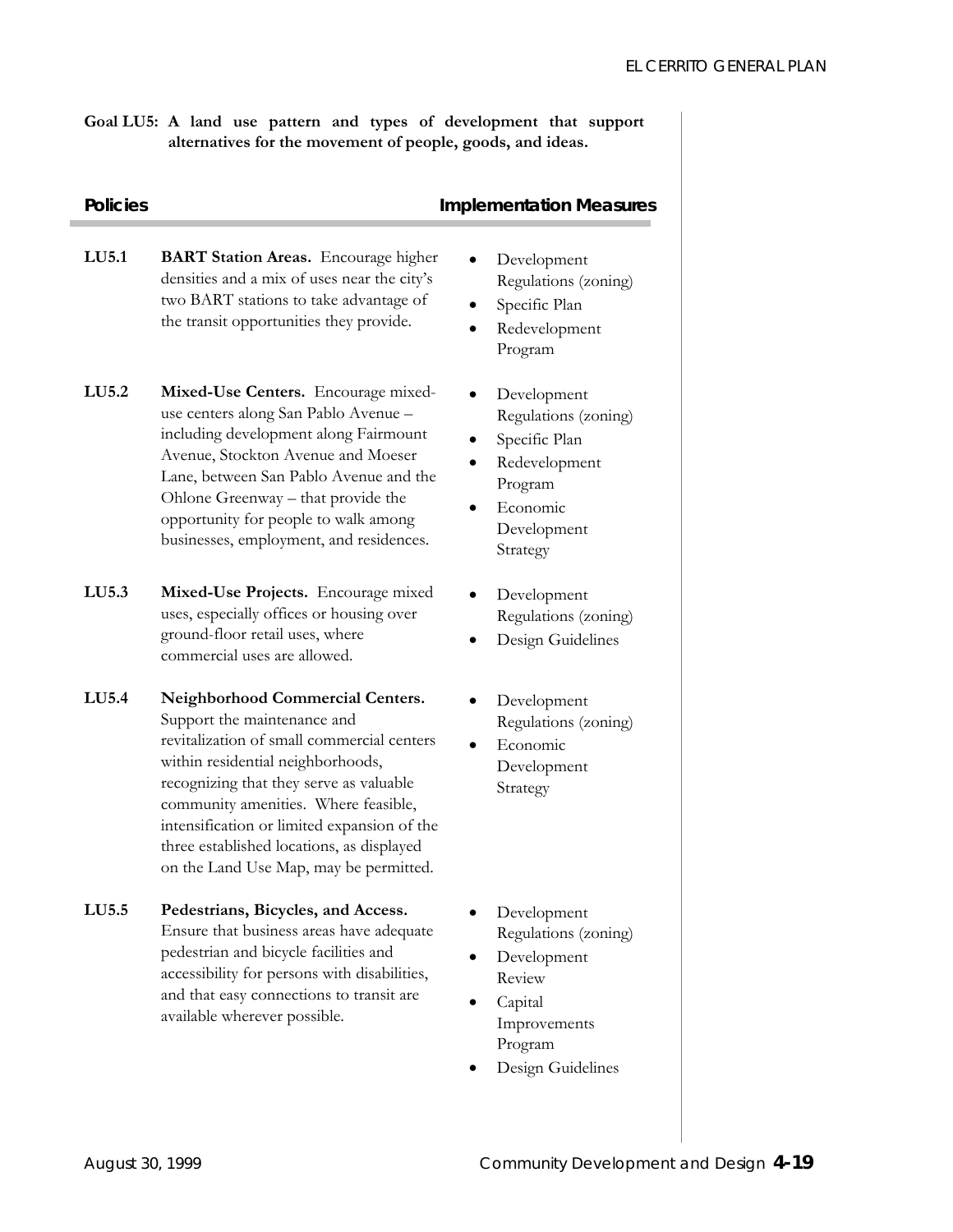| LU5.6 | Development Along the Ohlone                |
|-------|---------------------------------------------|
|       | Greenway. New or substantially altered      |
|       | development abutting the Ohlone             |
|       | Greenway will be evaluated with respect     |
|       | to how the development enhances the         |
|       | aesthetics and ambiance of this important   |
|       | linear recreational and transportation      |
|       | facility, and how the development           |
|       | contributes to the security of users of the |
|       | Greenway. The City will expect frontage     |
|       | along the Greenway to be treated as if it   |
|       | were public street frontage, with           |
|       | commensurate attention to design quality.   |

- Development Regulations (zoning)
- Development Review
- Design Guidelines

**Goal LU6: Development patterns that promote energy efficiency, conservation of natural resources, and use of renewable rather than nonrenewable resources.** 

| <b>Policies</b>   |                                                                                                                                                                                                                                                                              | <b>Implementation Measures</b>                                                     |
|-------------------|------------------------------------------------------------------------------------------------------------------------------------------------------------------------------------------------------------------------------------------------------------------------------|------------------------------------------------------------------------------------|
| LU6.1             | <b>Natural Features.</b> Preserve or restore<br>the natural terrain, drainage, and<br>vegetation on and near development sites<br>and open-up buried creeks where<br>opportunities can be found, unless there<br>are compelling reasons why this cannot<br>be done.          | Development<br>Regulations (zoning)<br>Development<br>Review<br><b>CEQA Review</b> |
| LU <sub>6.2</sub> | <b>Circulation Alternatives.</b> To the extent<br>possible, encourage alternatives to the use<br>of private automobiles. Encourage a full<br>range of transportation options - driving,<br>transit, walking and biking - without<br>allowing any one to preclude the others. | Development<br>Regulations (zoning)<br>Specific Plans<br>Redevelopment<br>Program  |
| LU6.3             | <b>Environmental Businesses.</b> Encourage<br>businesses that deal in environmentally<br>sound products and services to set an<br>example for residents and other<br>communities.                                                                                            | Economic<br>Development<br>Strategy<br>Redevelopment<br>Program                    |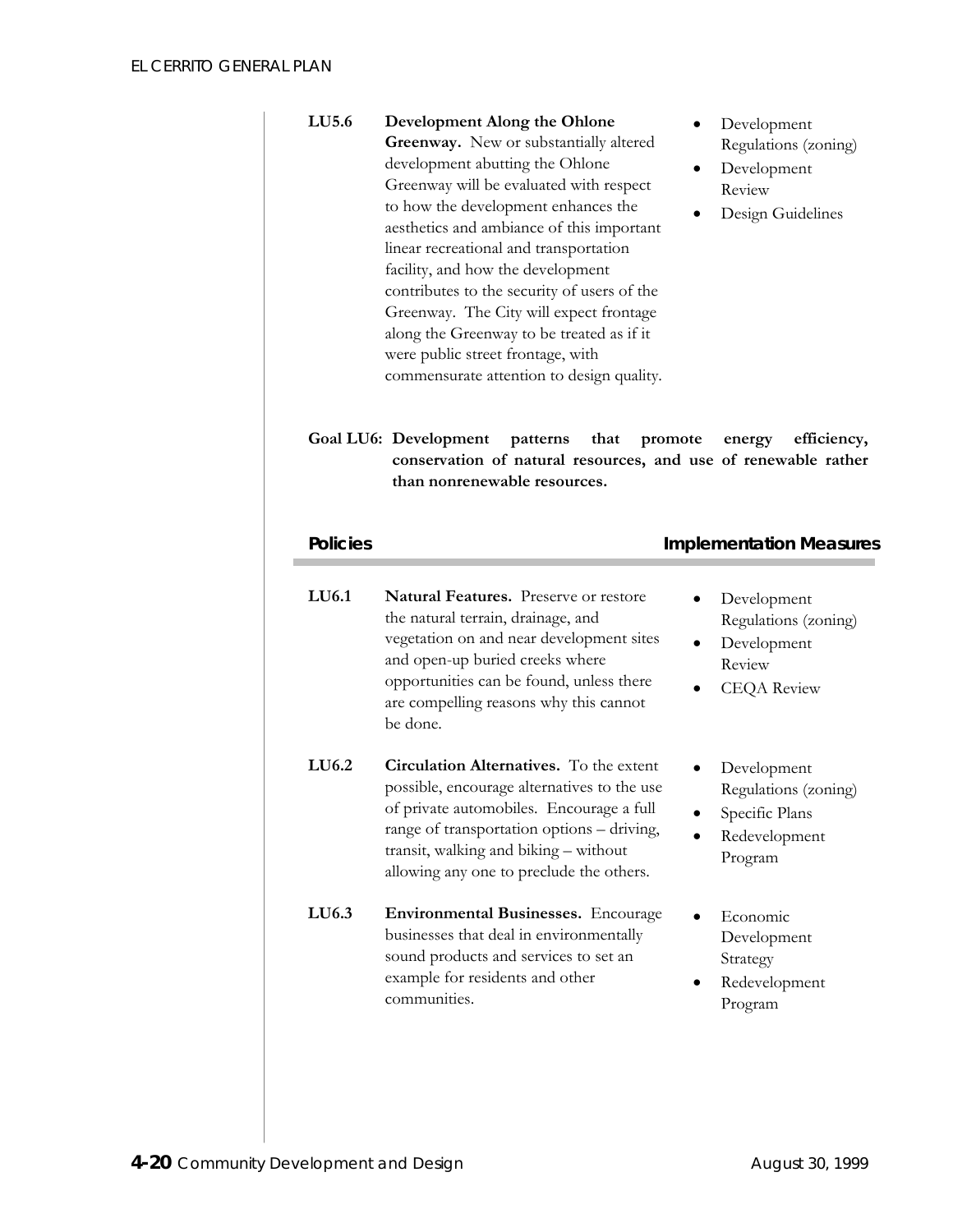- **LU6.4 Water Conservation.** Require water conserving landscape design and fixture types in all new development. This policy is not intended to encourage the substitution of paved surfaces and other hardscape for plant materials.
- Development Regulations (zoning)
- Development Review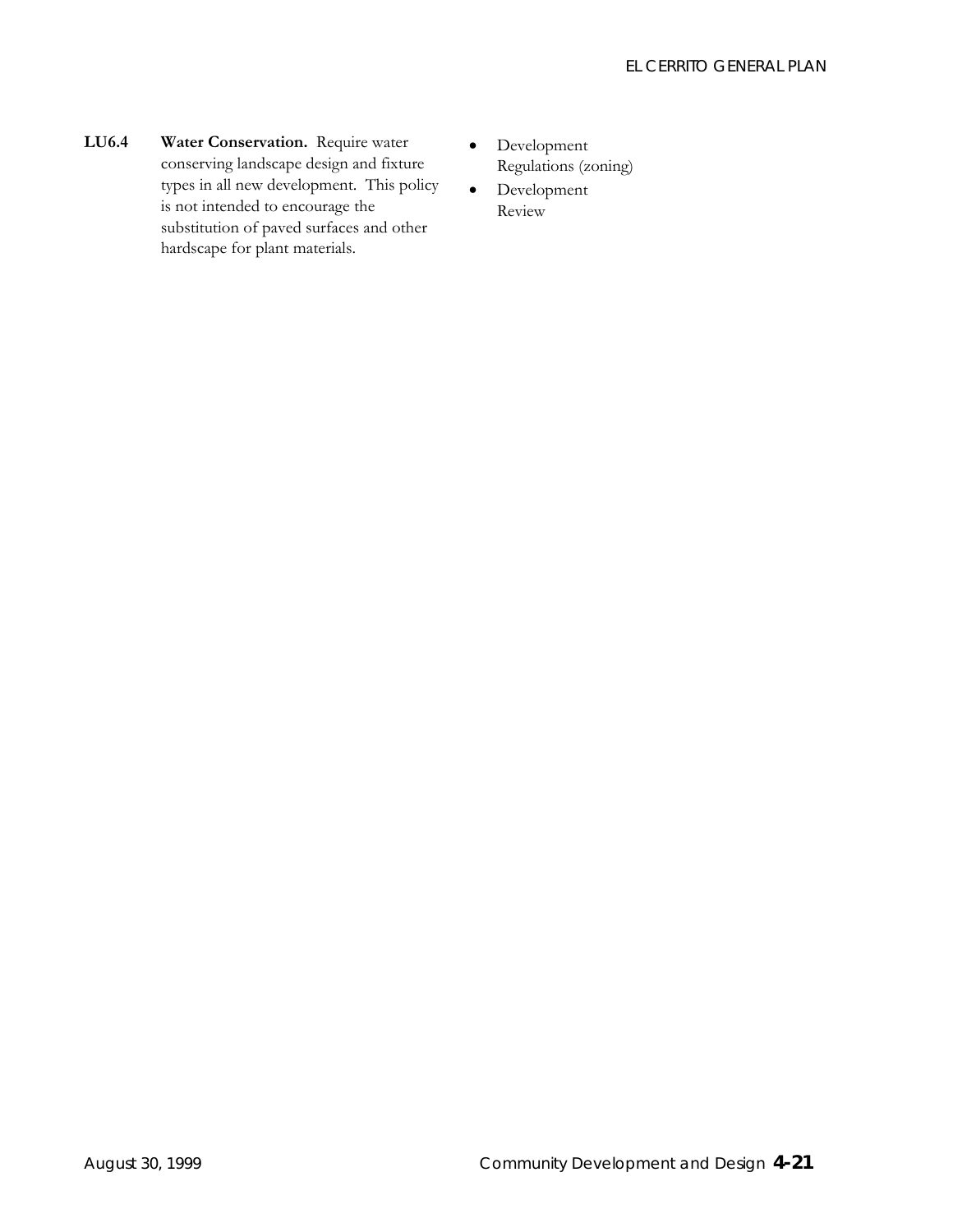## **COMMUNITY DESIGN**

Community design is the process of giving physical design direction to urban growth, conservation, and change. It is understood to include directions for site organization and planning, landscape design, as well as building design, including rehabilitation, preservation, and new construction.

The physical form and appearance, which are related to land use and transportation, establishes the character and image of the city, and influences the quality of life of residents and visitors. Land use policies establish the overall type and location of activities, while the community design goals and policies establish the "quality" of those places.

The process of making an urban design concept politically viable or economically feasible is a "piece-meal" decision-making process that goes on continuously, day after day, site by site. To shape the physical form and direction of the city, decisionmakers need both a strong vision of what ought to happen and the opportunities to influence critical decisions.

Making physical improvements in the city is a process intimately connected to the social and economic conditions of the community. The design of cities is often unintentional, but it is not accidental. It is the product of decisions made for single, separate purposes, with interrelationships and side effects that have not been fully considered. The design of our cities has been determined by engineers, surveyors, lawyers, and investors, each making individual, rational decisions for rational reasons, but leaving the overall design of the city to take care of itself later, if at all.

This section identifies development patterns, community assets, challenges, and opportunities for change and improvement in the City's physical form and appearance. Taken together, these elements influence El Cerrito's visual image and character, and create a "sense of place."

The "sense of place," which can be designed, affects how one perceives and experiences the environment around us. A major goal of the community is to strengthen and protect those special qualities that make El Cerrito a great place to live while enhancing the character of the City through improving the quality of design and amenities. These special qualities include making El Cerrito a pedestrian friendly place with attractive streets, buildings, and public places.

# **A. Setting**

El Cerrito lies between the dramatic shoreline of the San Francisco Bay and the green backdrop of the East Bay hillsides. The rising topography of the hills forms a strong north-south edge to the City on the east, while the I-80 freeway creates a formidable north-south barrier on the west.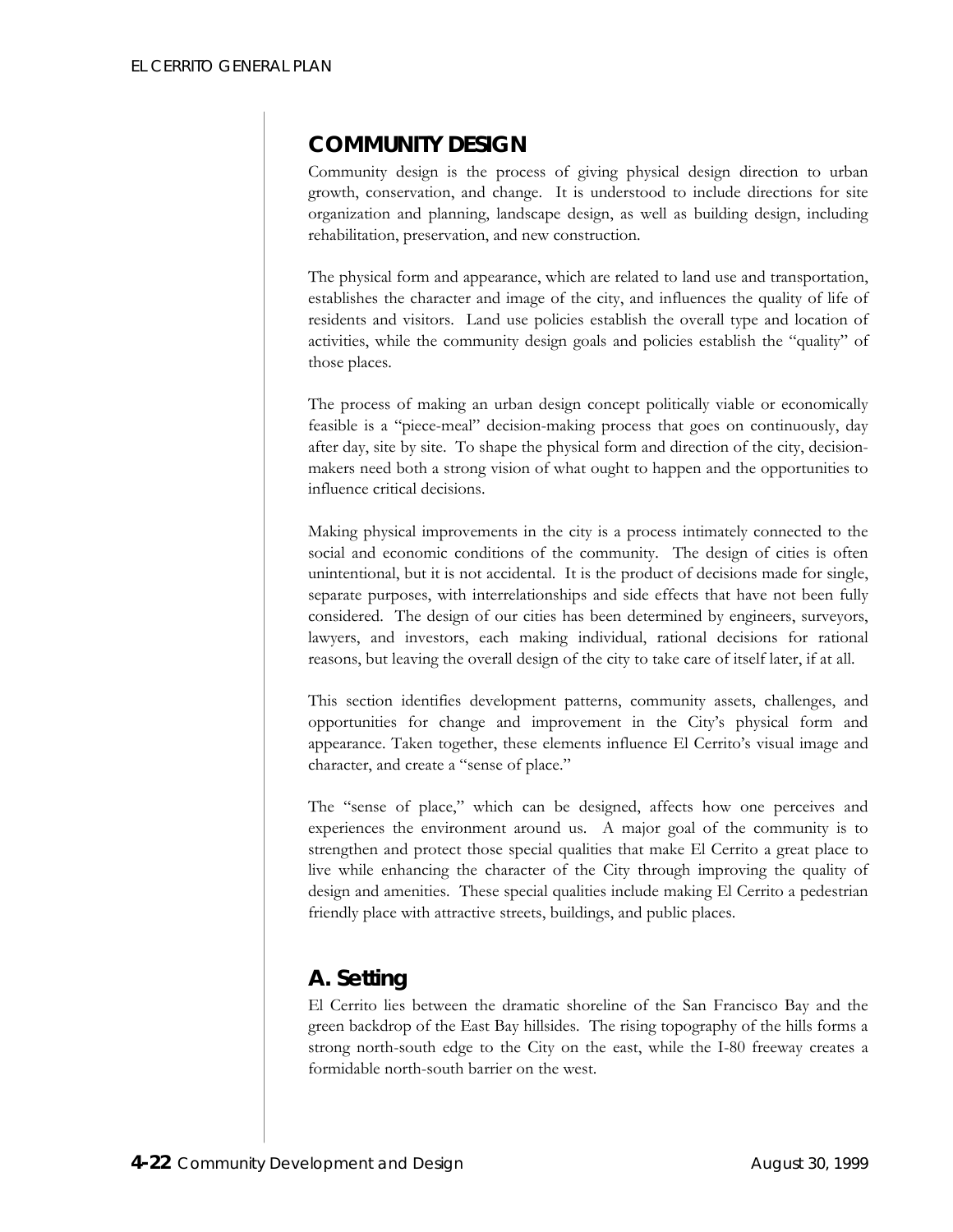To those who know it, El Cerrito is a community of graceful neighborhoods, rich with vistas and open spaces, and a number of distinct landmarks, physical features, and activity areas. To many "outsiders," however, El Cerrito's identity is primarily shaped by the views from the I-80 corridor and the suburban auto-oriented commercial strip along San Pablo Avenue. The freeway with its raised structure, berms and sound walls creates a visual, physical, and psychological barrier on the western edge of the City.

The tree-lined neighborhoods of Kensington and Albany bound the city on the south. The hillside housing of the City of Richmond and the unincorporated area of East Richmond Heights bound the City on the north. Just west along much of San Pablo Avenue is a section of Richmond called the Richmond Annex. Although within a different city, this residential neighborhood has a strong visual connection with El Cerrito.

### *Development Patterns*

El Cerrito's urban development pattern can be divided into a series of distinct north-south bands or "layers" from the Bay lowlands on the west to Wildcat Canyon ridge tops to the east. These layers are differentiated by major physical elements, including the type and pattern of streets, primary activities, land uses and structures, and changing topography.

#### **The San Francisco Bay**

While physically separated from the Bay's shoreline by industrial and residential areas in Richmond, the San Francisco Bay forms our perception of El Cerrito's edge and is a strong orientation feature in the region.

#### **The I-80 Corridor**

With extensive sound walls, berms, freeway structures and constant noise and vehicular movement, the freeway provides an inhospitable environment for the pedestrian and limits direct connections to the Bay. The I-80 corridor, with its sound walls and berms, increases the City's isolation and auto-oriented character. The few connections under the freeway (Central, Potrero, and Cutting) offer limited visual relief and a generally foreboding environment.

#### **The San Pablo Avenue Commercial Corridor**

A wide, auto-oriented suburban boulevard and an irregular pattern of strip commercial development characterize the San Pablo Avenue commercial corridor.

#### **The Historical Grid Neighborhoods**

The residential areas east of San Pablo Avenue and the BART tracks consist of a traditional street grid, relatively small lots and a mix of housing types, ages, and designs. The higher density areas just east of San Pablo Avenue offer a transition from commercial to residential use. Some existing moderate density housing has been designed to integrate into the neighborhood fabric, while other box-like structures create a negative image. Lower density neighborhoods further east have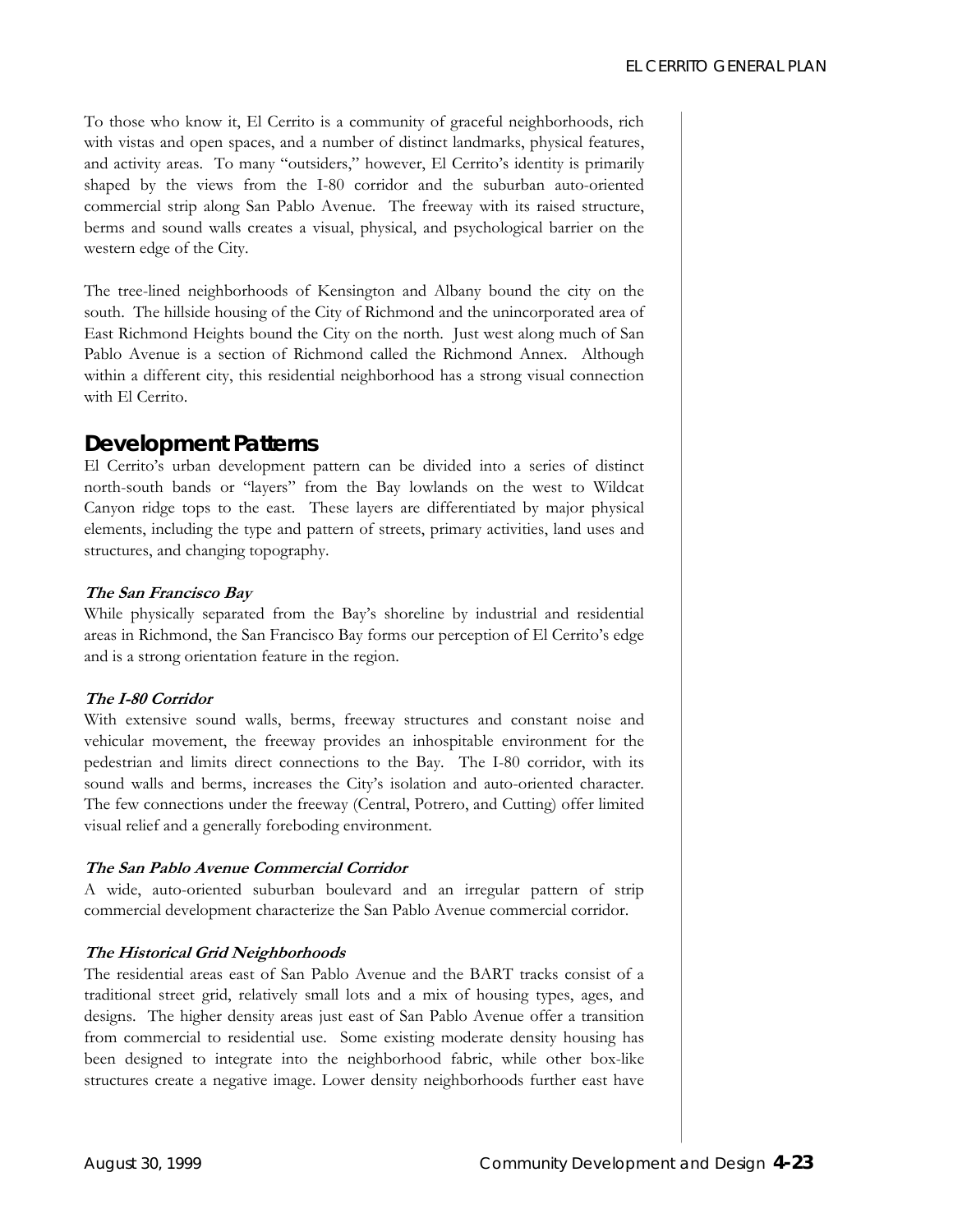generally quiet streets and a variety of housing designs. Several streets function as a north-south bypass to San Pablo Avenue (such as Richmond Street).

#### **BART Tracks**

The elevated BART tracks, with the Ohlone Greenway below, run north-south through the City of El Cerrito and accentuate the linear development pattern and form of the community. Higher intensity housing and commercial areas generally lie west of the BART tracks along the San Pablo Avenue Corridor. Lower intensity residential neighborhoods lie east of the BART tracks.

#### **"Hidden" El Cerrito**

Perhaps less well known are the residential areas west of San Pablo and Carlson, "hidden" El Cerrito. The Carlson residential area located at the base of Albany Hill shares the traditional grid street pattern and has a mix of housing types. With imposing views of Albany Hill, it is also bounded by an open and accessible part of Cerrito Creek. A second "hidden" area, West El Cerrito, is located just west of I-80, off Potrero. This area is physically separated from the rest of the City by I-80 but shares many of the positive qualities of the other traditional residential areas.

#### **The Hillside Residential Districts**

Further east, as development moves into the hillsides, curvilinear streets follow the hillside contours, the housing is generally larger and newer, informal trees and landscaping mask the houses, and urban sidewalks give way to street edges with curbs and gutters only. The diversity of these hillside areas is striking. Some are heavily landscaped, while other areas offer sweeping vistas of the Bay and beyond. Housing densities, ages, and styles vary. Steep open hillsides separate many of the lower hillside homes from upper areas. In most cases, the Bay view is the most prominent visual feature from the homes and streets. However, the views toward these hillsides from other parts of the City and the freeway are as visually important as the outward views.

#### **The Ridgelines**

The final layer encompasses the East Bay hills and the open spaces and ridgelines of Wildcat Canyon Park. In some places, view homes back onto these open spaces. In other locations, the ridges extend into the open spaces of the Mira Vista golf course. These open spaces and ridgelines form a continuous and dramatic green edge to the City.

## **B. Community Design Elements**

Community design is the process of organizing and shaping physical form in the landscape. This section outlines the major physical elements in the City of El Cerrito that contribute to making a more attractive place to live.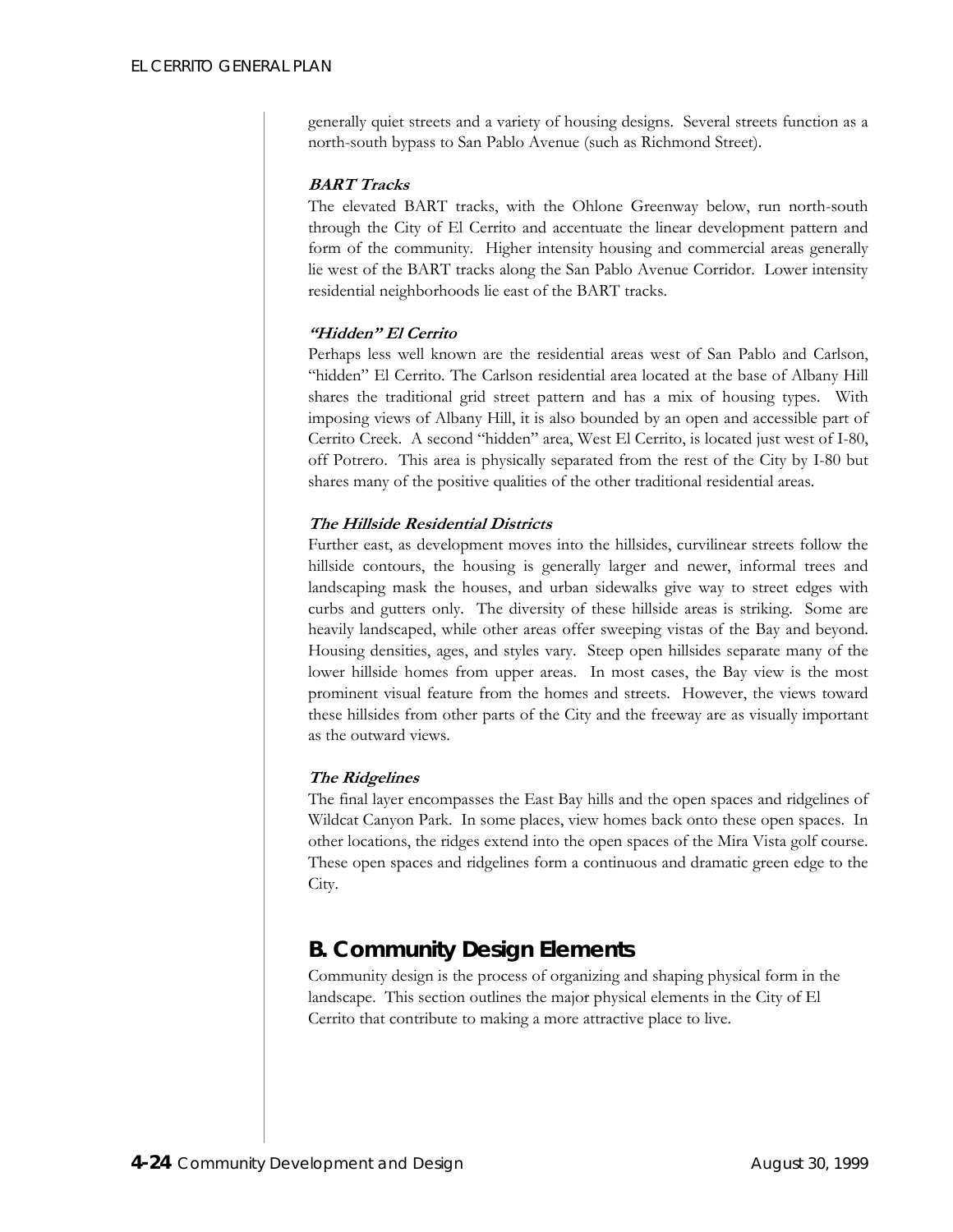# *Gateways and Entry Features*

Because it is bounded by urban development on the north, south, and west, there are few visual clues that one is entering El Cerrito. However, there are opportunities to create a more distinct identity and improve legibility and direction for residents and visitors. The BART stations lack signage, graphics, landscaping, and other symbols of entry. Orientation signage, kiosks, maps, art and distinctive landscaping and pedestrian features could help inform visitors approaching on BART and create a "sense of arrival" to the City.

Along the Ohlone Greenway, bicyclists and pedestrians have pleasant views of adjoining parks and open spaces, and are generally served by adequate signage for cross-streets and entry into the City. There are several areas where the views from the road into the greenway, with its variety of landscape features (such as a restored creek corridor), creates an inviting image. These areas merit protection and further enhancement. The Ohlone Greenway lighting program, recently completed, has been very effective, and additional lighting along the Greenway should be completed in the future. Signage may need improvement to make drivers and pedestrians more aware of the greenway.

For the driver entering El Cerrito there are few distinctive entries. The character of buildings, signage, landscaping, and land uses are relatively undifferentiated from one developed area to the next. Arriving from the north or south along San Pablo Avenue, there is a continuous uneven commercial strip development pattern with minimal signage and few landmarks. At El Cerrito Plaza, a driver views only a conventional City limits sign obscured by poles and retaining walls.

Similarly, residential neighborhoods are undifferentiated with surrounding communities. Many neighborhoods increasingly lack street trees as one moves north from North Berkeley and Kensington into El Cerrito.

The freeway interchanges also have no distinctive features that help identify entry. Opportunities for signage, landscaping, lighting, sculpture, and art, can enhance the "sense of arrival" and help create a distinctive and identifiable entrance for the auto users.

From the Arlington, an interesting brick gateway remains between Terrace and Arbor. This feature creates a distinctive tone and quality for the area. Other "gateways" of unique design could be used to distinguish and announce neighborhoods and commercial hubs throughout the City. Residential streets with a substantial tree canopy offer visual relief and interest along streets. Even a relatively discontinuous tree pattern can create visual gateways. Other street features can be used to identify commercial and residential areas such as traffic circles (e.g., Kensington Circle and Marin Circle) or extended sidewalks and planting beds.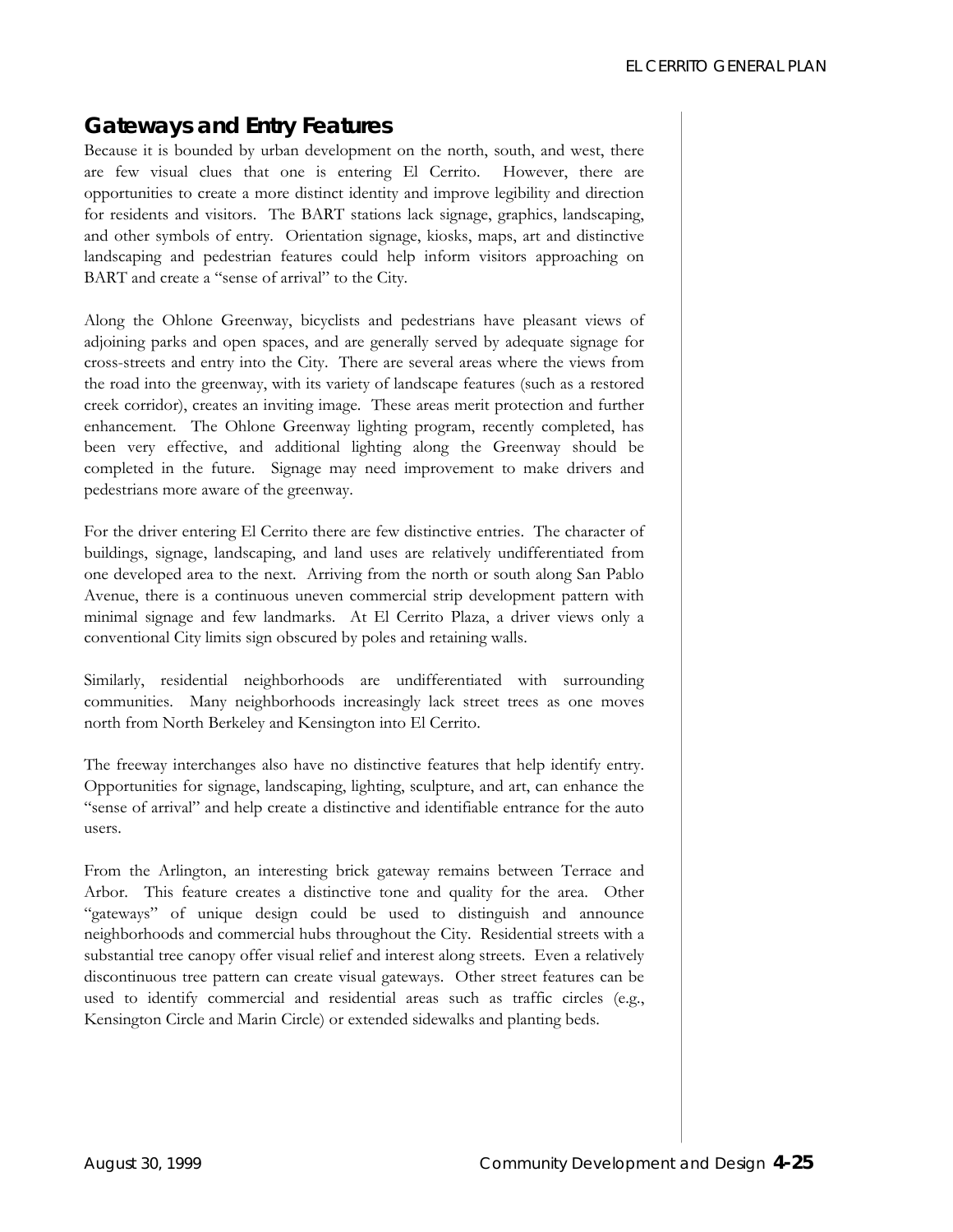# *The San Pablo Avenue Commercial Corridor*

San Pablo Avenue is a continuous suburban, strip-commercial street. Typical of an older state highway, the strip has a variety of low-scale commercial malls, surface parking, and older one- and two-story commercial and residential buildings in a variety of sizes, characters, ages, and styles. These conditions will require a cooperative effort with the City of Richmond to create an attractive and unified visual character.

The streetscape changes throughout its length, with a mix of landscaped median designs and sidewalk character. The west side of San Pablo Avenue from approximately Bay View Avenue on the north to San Jose Avenue on the south is outside the City limits. Sidewalks are in various states of disrepair. There are few benches or other pedestrian amenities, and maintenance is generally lacking. Landmarks, distinctive architecture, crosswalks, and unique commercial and public activity areas are lacking. San Pablo Avenue could benefit from a conscious strategy to create distinct nodes of higher density and activity with public space and pedestrian amenities.

With the mixed-use Del Norte Place near one end of San Pablo Avenue and opportunities for El Cerrito Plaza redesign at the other end, El Cerrito's segment of the avenue has the unique potential for two lively and definable places adjacent to BART.

## *Activity Centers*

Activity centers are where people gather to meet, recreate, shop, or do business. Centers can be formed at major grocery stores, neighborhood retail hubs, transit stops, and civic or community locations. Successful activity nodes work better when a variety of uses cluster in and around a common location, create day and night activity, and provide a public space for meeting people. The most successful centers have a variety of places to eat, shop, play, and work—a place to see and be seen. El Cerrito has several existing centers of activity, but many need improvement to meet their potential.

## *Retail Centers*

Several neighborhood retail centers are located along San Pablo Avenue. Generally anchored by a grocery store and a drugstore, these retail activity centers can also include banks, restaurants, and neighborhood-serving convenience retail stores. The existing centers are located at approximately half-mile intervals along San Pablo Avenue and provide retail access to the surrounding residential neighborhoods. Although not pedestrian friendly environments from surrounding residential neighborhoods, they do provide for everyday necessities. These centers generally lack the visual character and distinction of more active and vital town centers. They are low-scale, single-use, and auto-oriented retail centers with large parking lots fronting the street, few pedestrian amenities, suburban-style architecture, and no public gathering space.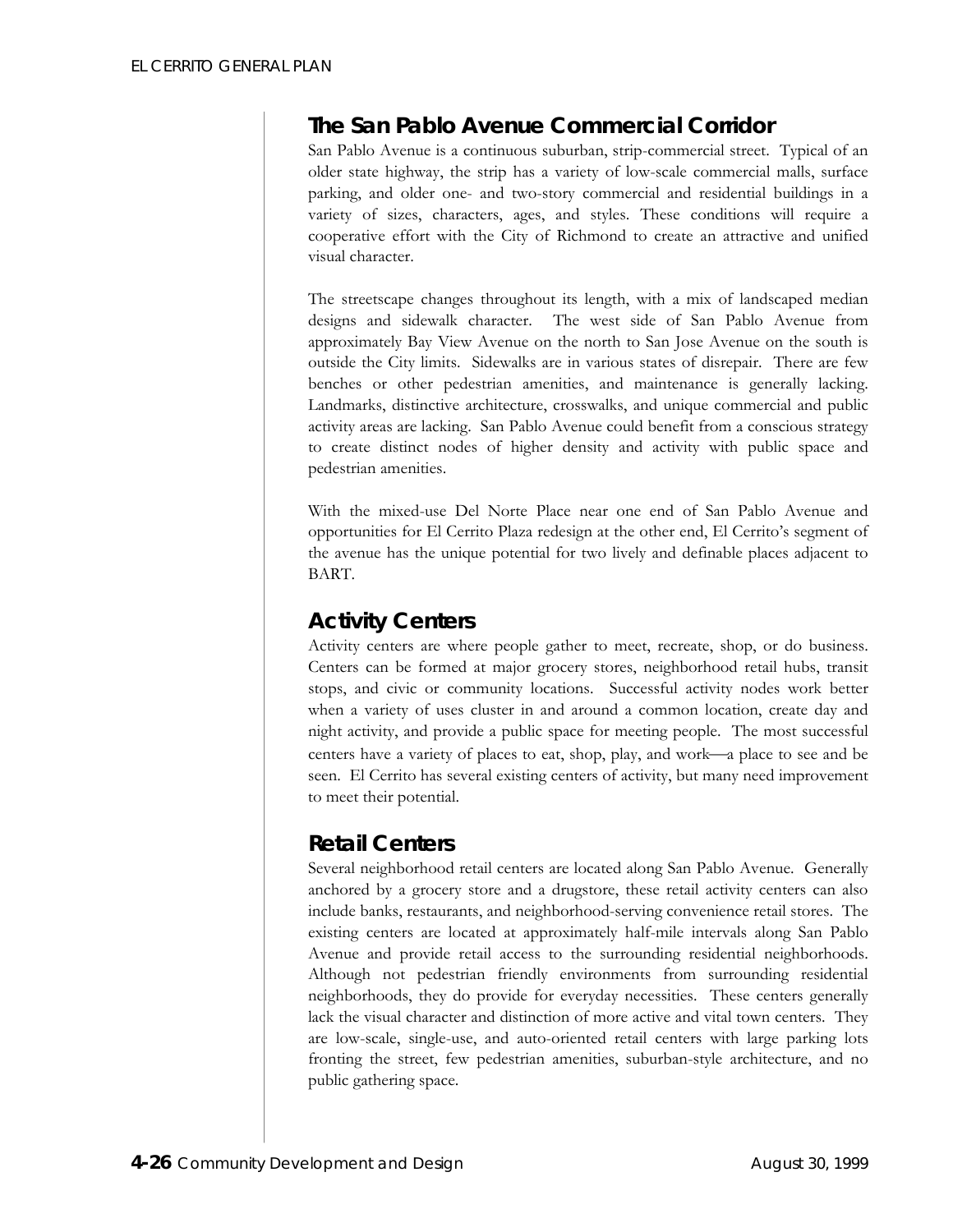Just west of the City limits in the City of Richmond, the new Ranch 99 Market has created a regional serving, specialty retail center. Just north of the city limits, on San Pablo Avenue in the City of Richmond, is another major retail center. This center provides local shopping and retail stores to El Cerrito residents living in the northern portion of the City.

El Cerrito's centers could be enhanced with the addition of a small plazas and public meeting places, cafés and coffee shops, and the addition of pedestrian amenities, improved building facades, landscaping, and safe connections to surrounding residential areas.

## *Del Norte Area*

The northern area, Del Norte, is more regional serving in character, providing a "big box" shopping destination around and north of the corner of Cutting and San Pablo Avenue. The Del Norte area is an area in transition. Some of the older retail stores are now vacant. Due to the direct freeway access, new "big box" retail uses are replacing older strip commercial uses along this portion of San Pablo Avenue. The proximity to the Del Norte BART station, however, provides a unique opportunity for higher intensity, transit-oriented development.

## *El Cerrito Plaza*

Some uses and stores in the El Cerrito Plaza are currently being remodeled. The current visual and design problems are evident: a sea of surface parking; blank building facades far from the street and sidewalk, no landscaping or pedestrian amenities, inhospitable buildings, single use with limited marketability, poor entries and signage, and an unattractive retaining wall. The importance of this site lies not only in its location at the door to El Cerrito, the commercial district, and BART, but also in its proximity to Cerrito Creek and its future development potential.

## *BART Transit Centers*

The Ohlone Greenway provides a unique foreground to the BART stations. However, other design elements are lacking around the BART stations. The stations could be enhanced with new signage, landscaped parking, safe pedestrian ways to surrounding neighborhoods, and distinctive landmarks. BART patrons should be able to see inviting architecture and land uses as they exit BART.

# *Neighborhood Convenience Centers*

El Cerrito has two interesting and attractive neighborhood serving, retail centers including the Fairmount Center at Colusa and the neighborhood retail cluster on Stockton. Another small neighborhood center at the Colusa Circle lies just south of the City limits. These areas offer attractive retail nodes to the east of San Pablo Avenue.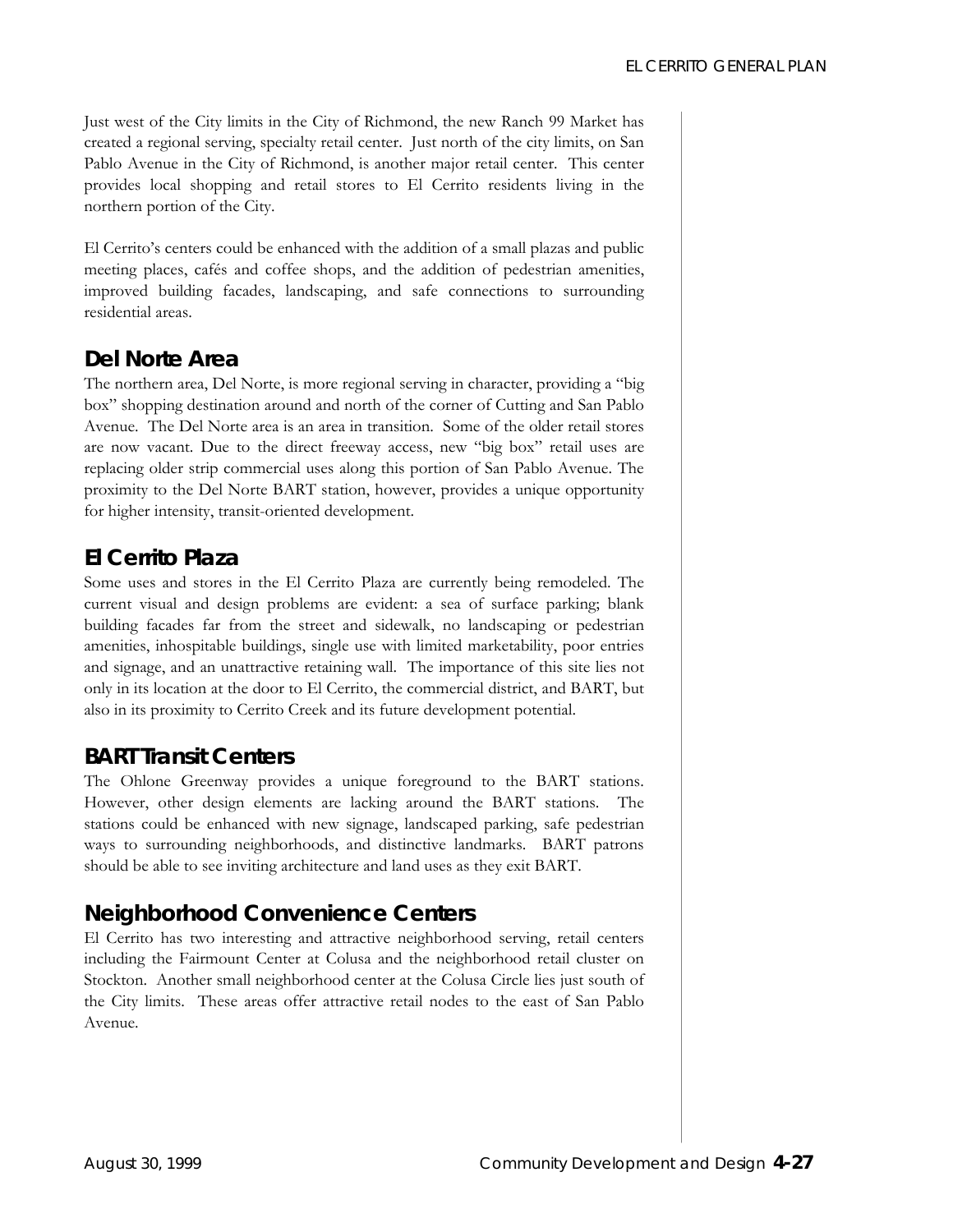## *Midtown City Center*

Some portions of San Pablo Avenue offer opportunities to create additional centers both large and small. The civic uses at San Pablo Avenue and Manila provide an opportunity to create a major Midtown City Center. Presently this is a single-use destination. Adding mixed-use retail activity, residential and office uses, and a public place for meeting and gatherings would enhance the site considerably.

## *Parks, Open Spaces, and Environmental Resources*

Parks, open spaces, and environmental habitat areas are valuable resources for the community, both for active recreational use and passive visual enjoyment. The open space areas include existing schools and park spaces, as well as a portion of the steep El Cerrito hillsides. The existing Mira Vista Golf and Country Club and the Sunset View Cemetery add valuable open space to the city character and form. Several of the major hillside features add to the quality of these open spaces, including the Albany Hill just south of the city, the Canyon Trail Park, Poinsett Park, and Tassajara Park.

Creeks and drainages could make up a more significant part of the City's visual and recreational environment. The few locations where creeks are open provide opportunities for viewing points, critical habitats, and walkways. Portions of Cerrito Creek may have potential to be "daylighted" and used for recreational purposes.

## *Views and Vistas*

Views from the upper hillside areas of El Cerrito are spectacular, offering grand vistas of bridges, the San Francisco and San Pablo bays, Mt. Tamalpais and Marin County, the Golden Gate and, on a clear day, the Pacific Ocean beyond. The hillsides offer dramatic night views of San Francisco and other Bay cities. While many of the dramatic views are from private residences, the hillside streets, such as Moeser, Potrero, Cutting, and Barrett, provide public views along the streets.

Views from Moeser Lane are most impressive. The wide-open street, the steep elevation changes, and the low landscaping help create the wide-open vistas. Overhead power lines, however, detract from the view throughout the length of the street.

Many significant views in El Cerrito are those looking back at the East Bay hills from the city below. Views to Albany Hill also add to the unique quality of the community, particularly in the southeast portions of the city, such as along Fairmount and Rockway Streets.

# *Special Features, Landmarks and Sacred Places*

Landmarks and "sacred places" also shape our image of the city. Landmarks are typically special buildings, towers, spires, or natural features such as trees, rock outcroppings and hillsides. Landmarks help us to locate ourselves in space, mark special destinations, differentiate one location from another, and create a distinct image.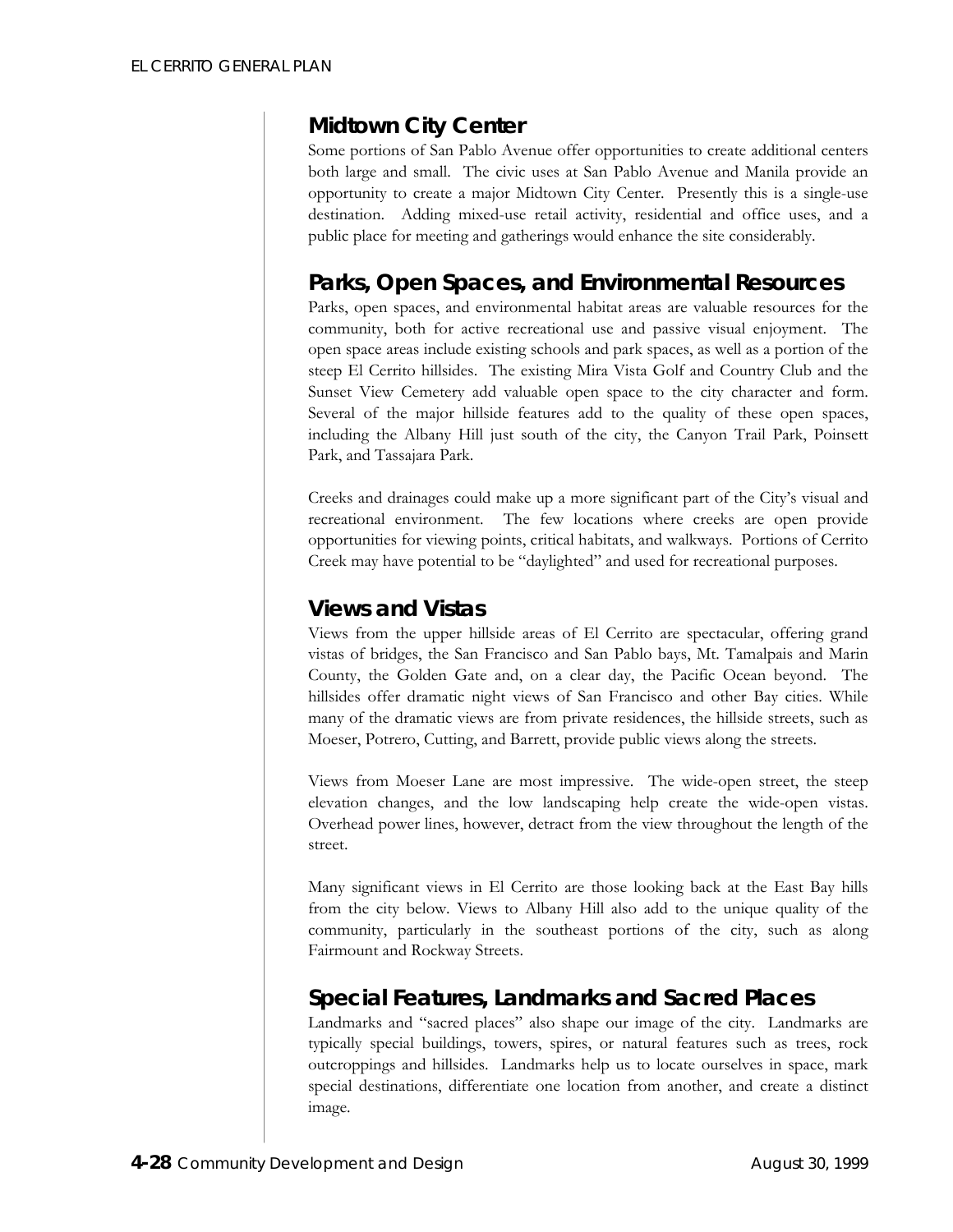El Cerrito has several distinguishing landmarks. Some of the most dramatic are natural features, such as a large rock outcropping at the top of Cutting Boulevard. Other landmarks are the churches and schools in the residential areas, such as the distinctive Chinese architecture of Windrush School on Cutting and Elm Street, and the Sunset View Cemetery Chapel at the end of Fairmount Avenue.

Sacred places are significant activity places in a community-places were people meet for either formal or informal events. Sacred places are created by tradition and use and not necessarily by distinctive architecture. Sacred places help to create a "sense of community" and history. Sacred places provide memorable experiences of our communities that give meaning and significance to our everyday lives.

El Cerrito has a number of interesting sacred places. Some are natural, such as Cerrito Creek, and others are created through traditional use, such as the Pastime Hardware Store on San Pablo Avenue, schools, City Hall, the library and the Community Center. Many informal, local meeting and eating places are also considered sacred places, such as Fat Apples restaurant on Fairmount Avenue.

Opportunities exist for creating new landmarks in the community, while enhancing and protecting existing landmarks and sacred places. Landmarks can be encouraged at the major activity centers in the community and along San Pablo Avenue. Landmarks can also be used to help identify the major commercial centers and the BART stations. New civic buildings, such as a new city hall can provide opportunities to create significant landmarks through dramatic architectural design, use of clock or bell towers, and a central public plaza.

## **C. Trends**

This section outlines a number of design trends as major organizational concepts and design principles for shaping the future of El Cerrito. These concepts build on the existing land use and development patterns in the City of El Cerrito, listed above, and help set the policy direction for future design and development improvements, both in the private and public sector.

### *A City of Homes*

El Cerrito will continue to be a "City of Homes." The predominant land use pattern in the city consists of single-family residences extending into the East Bay Hills. Residents of the upper hillside homes have commanding views of the scenic San Francisco Bay. Smaller, well-kept homes form quiet residential neighborhoods in the areas closer to San Pablo Avenue. Residential densities increase in scale and intensity as one approaches San Pablo Avenue and the BART tracks. Housing types and design reflect the character, scale, and height of adjoining single-family residents.